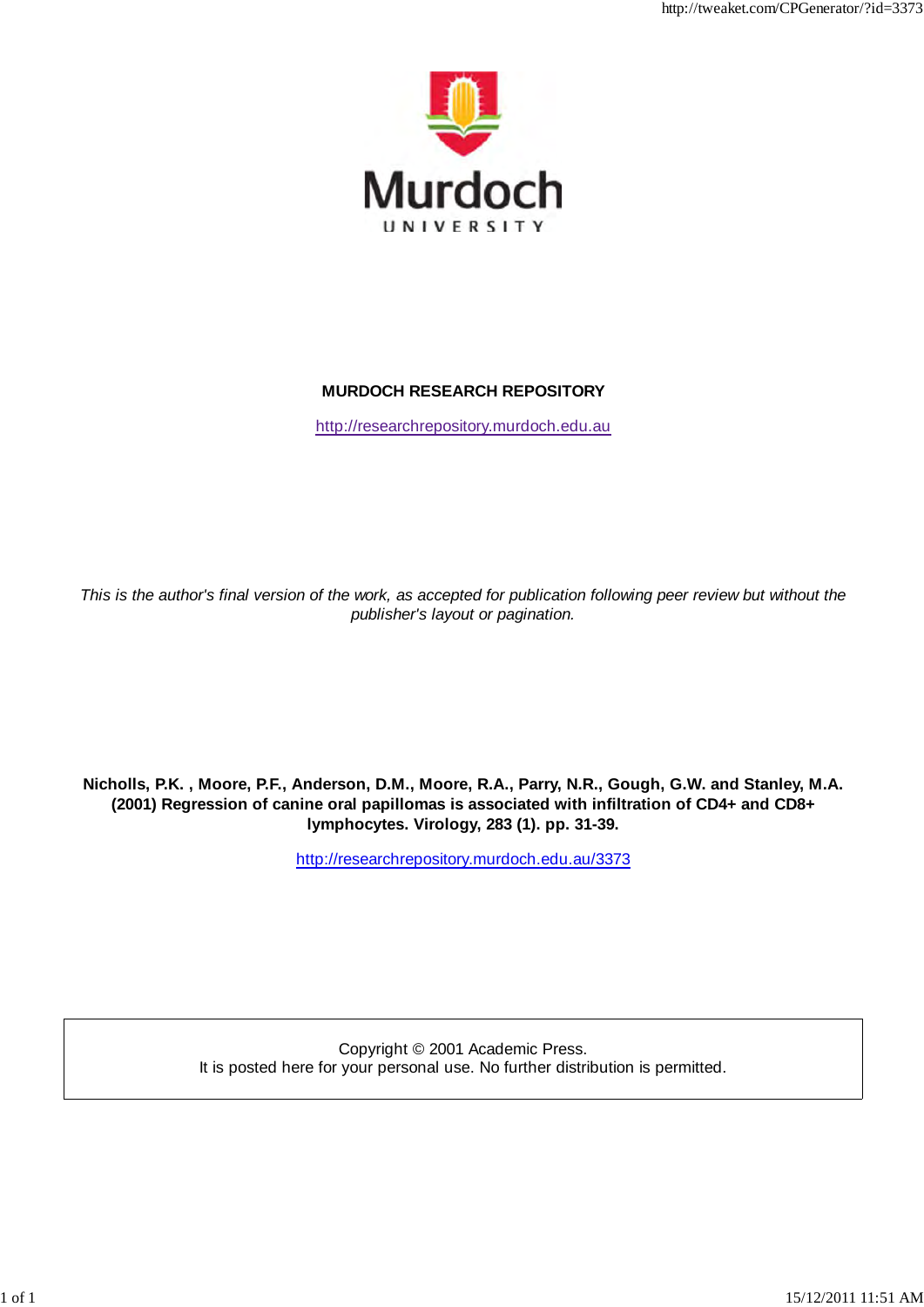## Running Title: Canine oral papilloma regression

# **Regression of canine oral papillomas is associated with infiltration of CD4+ and CD8+ lymphocytes**

Philip K. Nicholls,<sup>1</sup> Peter F. Moore,<sup>2</sup> Davina M. Anderson,<sup>1</sup> Richard. A. Moore,<sup>1</sup> Nigel R. Parry,<sup>3</sup> Gerald W. Gough,<sup>3</sup> and Margaret A. Stanley<sup>1</sup>

<sup>1</sup> Department of Pathology, University of Cambridge, Tennis Court Road, Cambridge, CB2 1QP, UK

<sup>2</sup>Department of Pathology, Microbiology and Immunology, School of Veterinary Medicine, University of California, Davis, USA

<sup>3</sup>GlaxoWellcome Medicines Research Centre, Stevenage, Herts, SG1 2NY, UK

Summary: 225 words

Main Text: 4214 words

No. of Figures: 5

No. of Tables: 1

**Author for correspondence:** Philip K. Nicholls (at the University of Cambridge). Phone + 44 1223 333735. Fax + 44 1223 333730. e-mail philip.nicholls5@virgin.net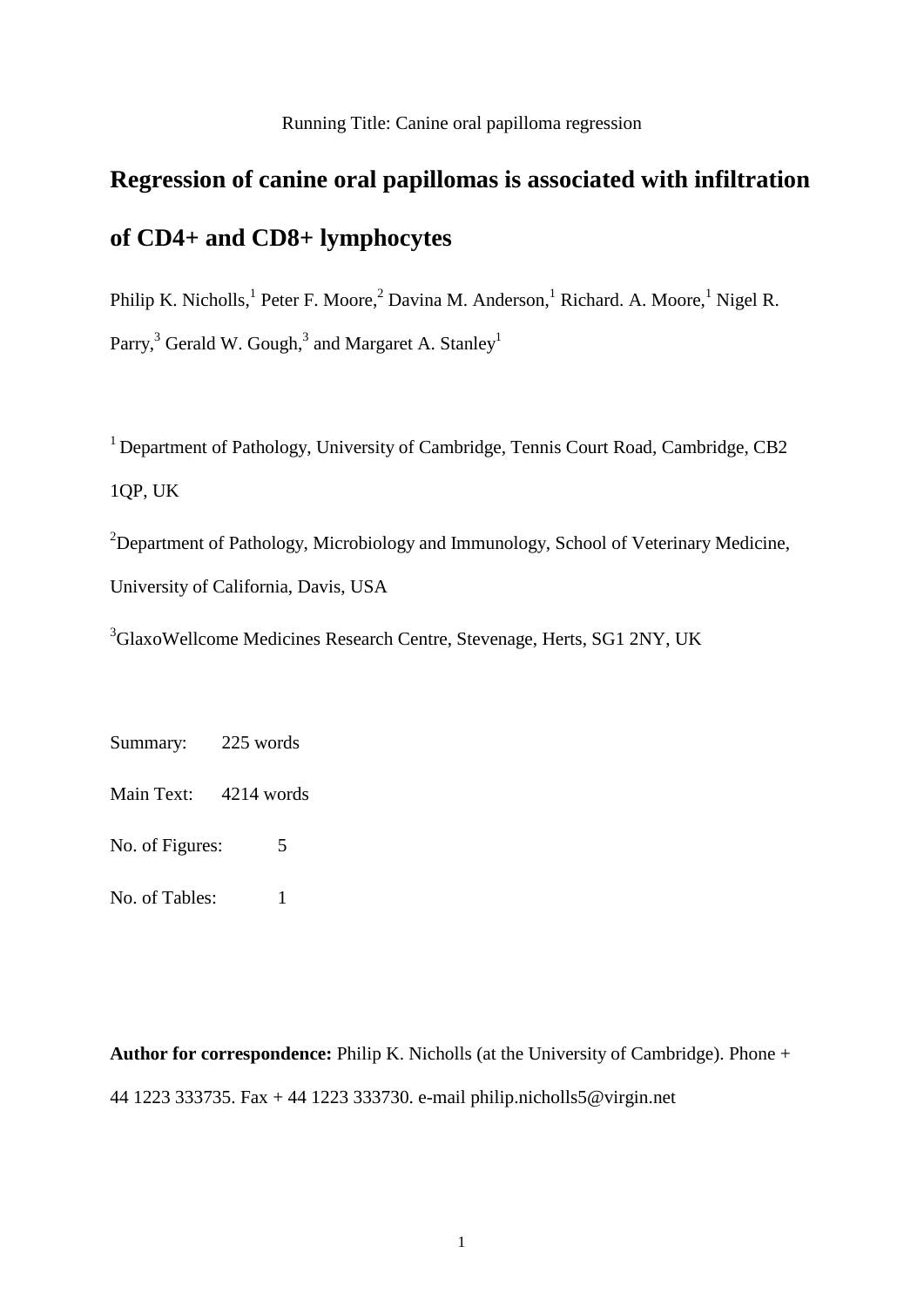### **Summary**

2 Canine oral papillomavirus (COPV) infection is used in vaccine development against 3 mucosal papillomaviruses. The predictable, spontaneous regression of the virally-4 induced papillomas makes this an attractive system for analysis of the cellular 5 immune events associated with wart clearance. A panel of monoclonal antibodies 6 against canine immune cells was used to determine the timing and phenotype of 7 immune cell infiltration throughout the wart life cycle in experimental infections. 8 Influx of lymphocytes coincided with the onset of wart regression. Both CD4+ and 9 CD8+ cells were present early on in large numbers, with CD4+ cells being the most numerous. Lymphocytes were concentrated at the dermo-epidermal interface, and keratinocyte apoptosis was prominent at the onset of regression. These findings, along 12 with the results of immunohistochemistry using  $TCR\alpha\beta$ ,  $TCR\gamma\delta$ , CD1a, CD1c, CD11a, CD11b, CD11c, CD18, CD21and CD49d-specific monoclonal antibodies, were compared with similar work in the human, ox and rabbit models. There were important differences between these systems. Unlike bovine papillomavirus lesions, those of COPV did not have a significant gamma/delta T-cell infiltrate. Furthermore, COPV lesions had numerous CD4+ cells, unlike regressing cottontail rabbit papillomavirus lesions. The lymphocyte infiltrate in the dog was similar to that described in human papillomavirus lesions. The results demonstrate that CD4+ and CD8+ cell influx marks the onset of wart regression, and indicate that COPV is valid as a model system for studies of papillomavirus immunity.

## **Introduction**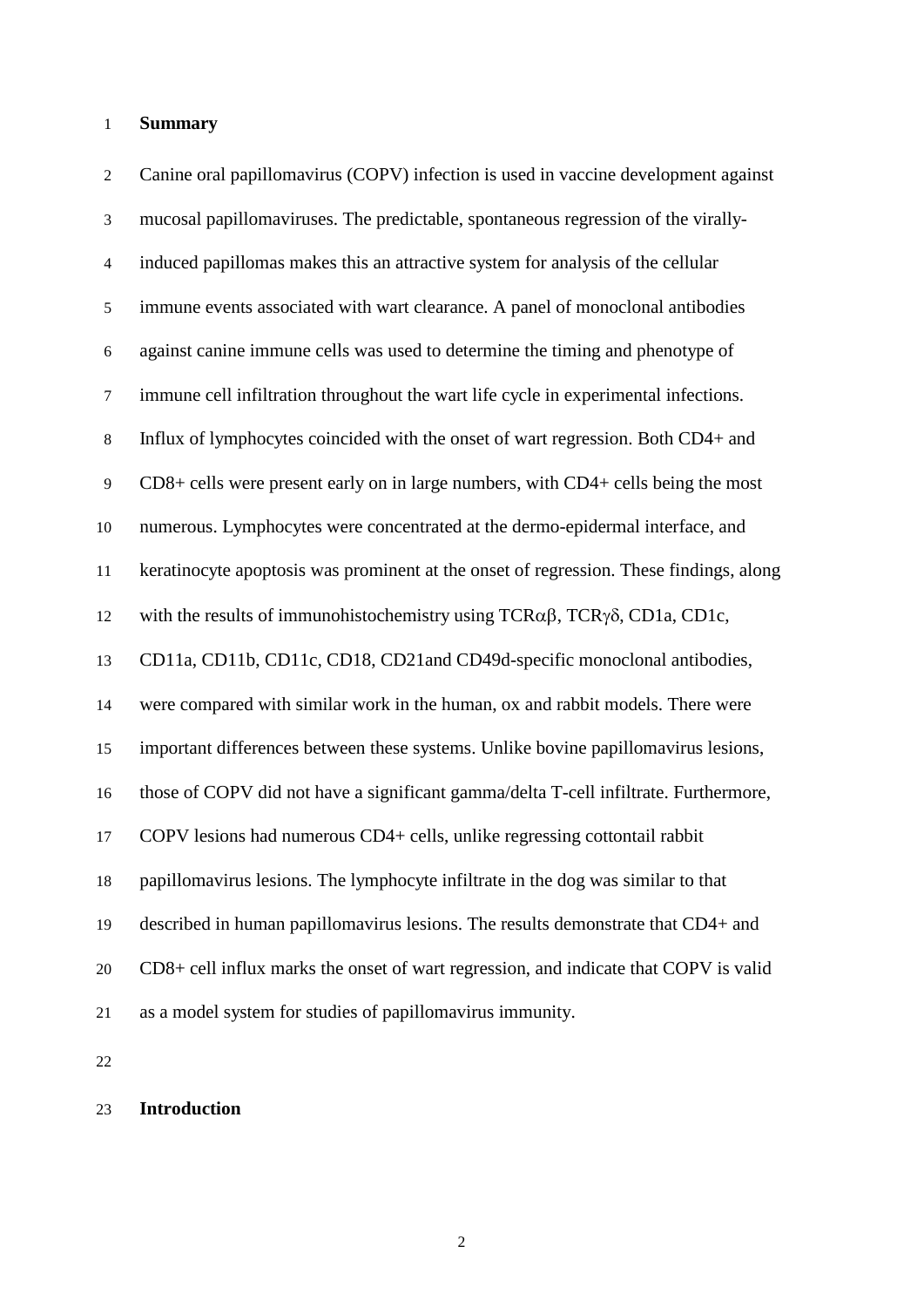Papillomaviruses have been associated with numerous benign lesions including warts of the skin, oral cavity, larynx and anogenital region (Shah & Howley, 1996). Some of 26 the lesions regress spontaneously but others prove refractory to treatment (Beutner & Ferenczy, 1997). The impact of benign papillomavirus infections is increased in people immunosuppressed either therapeutically or from HIV infection (Palefsky *et al*., 1998). In addition to the benign or low-risk human papillomavirus (HPV) infections of the genital tract (e.g. HPV-6 and -11), there are papillomavirus types associated with a high risk of progression to malignancy (e.g. HPV-16, -18, -31). The association between these high-risk papillomaviruses and the development of cervical carcinoma is strong enough for HPV-16 and HPV-18 to be defined as carcinogens (Anonymous, 1996) and it now seems possible that all cases of cervical cancer may be associated with HPV (Walboomers *et al*., 1999). The high frequency of papillomavirus infections, the severity of the lesions, and the inadequacy of current therapies have led to intense efforts to understand the biology and immunity associated with these viruses. Because of the species and tissue specificity of papillomaviruses, and their requirement for differentiating epithelia in order to complete the life cycle (Stanley, 1994a, Stanley, 1994b), only recently have methods been developed for their propagation *in vitro* (Frattini *et al*., 1996, Meyers *et al*., 1992, White *et al*., 1998). Despite this, there remains a need for *in vivo* studies of papillomavirus biology and host immunity, indeed animal models have been described recently as the "gold standard" by which *in vitro* models should be assessed (Chow & Broker, 1997). In human papillomavirus infections, the impossibility of knowing when an infection began and when a wart is about to regress makes examination of the events in regressing lesions difficult. Clinical biopsies of isolated regressing warts provide some information on the cellular immune response, but represent only single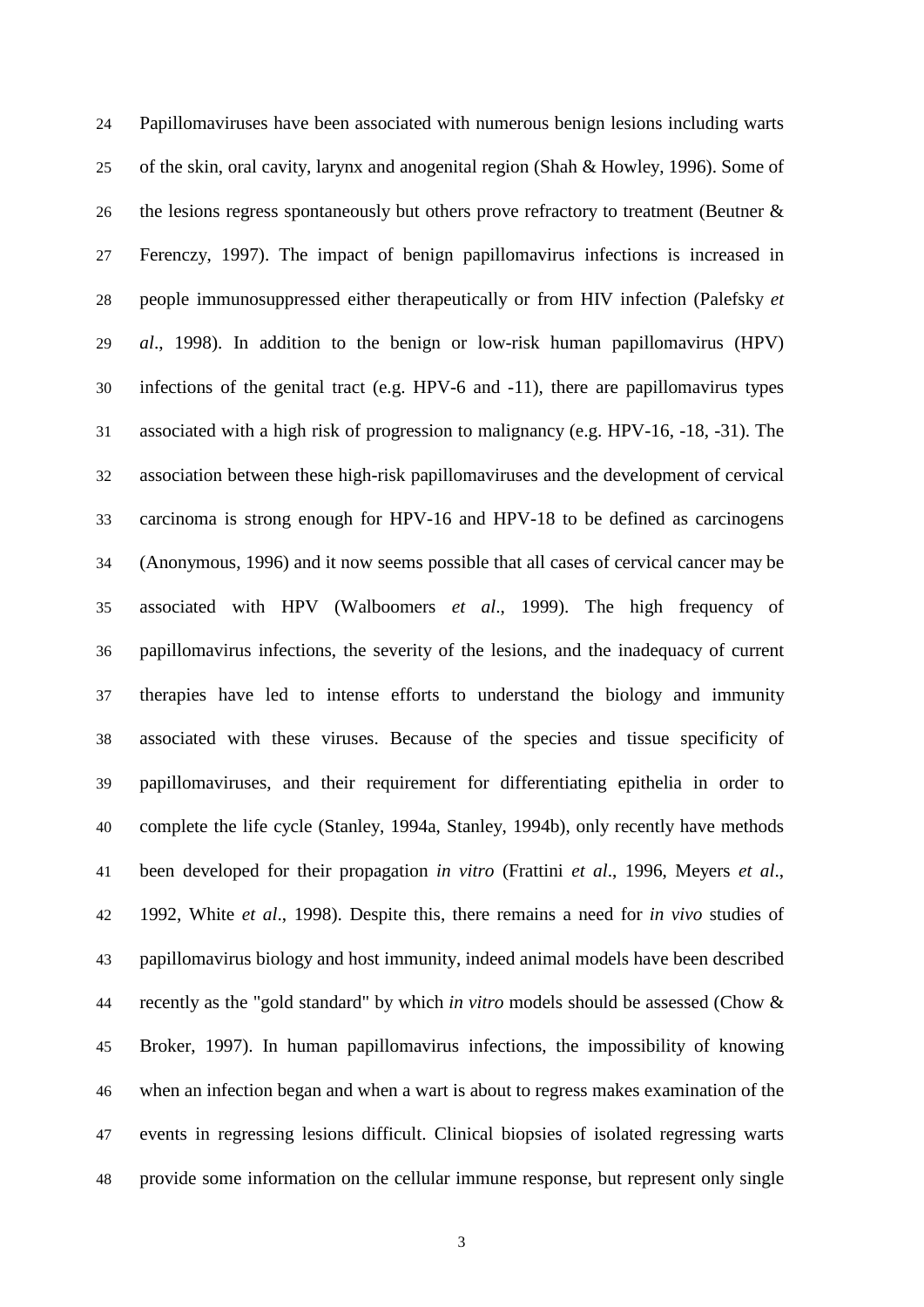snapshots of regression and so are difficult to interpret. Whilst it is possible to compare groups of warts in advanced regression with stable or progressing warts, studies such as these do not provide a complete chronological picture of wart regression. Animal models of mucosal papillomatosis, such as the canine and bovine models (reviewed in Campo, 1997, Nicholls & Stanley, 1999, Nicholls & Stanley, 2000) provide an opportunity to obtain a chronological series of biopsies spanning the entire wart life cycle from infection through to resolution. Canine oral papillomavirus (COPV) is of particular interest because experimentally-induced papillomas develop after only 4 to 8 weeks, and the resulting mucosal papillomas undergo rapid and predictable regression after maturity. Since the dog forms such an effective immune response to mucosal papillomavirus infection, knowledge of these events may lead to a better understanding of the key features required to clear persistent papillomavirus lesions, such as those seen in some HPV infections. COPV resembles some benign HPV infections, such as recurrent laryngeal papillomatosis, in its ability to cause persistent and recurrent infections in certain individuals (Nicholls *et al*., 1999). Furthermore, the dog has been used as a key model in the development of papillomavirus vaccines, including those based on heterologous wart extracts (Bell *et al*., 1994, Chambers *et al*., 1960), L1 virus-like particles (Ghim *et al*., 1995) and L1- encoding DNA vaccines (our unpublished observations). Clearly, to validate the canine model, it is important to establish whether the morphological events in regressing canine oral papillomas are similar to those seen in regressing human mucosal papillomas.

 With the recent availability of an increasing number of immunological reagents for use in the dog (Moore & Rossitto, 1993, Moore *et al*., 1990, Moore *et al*., 1992,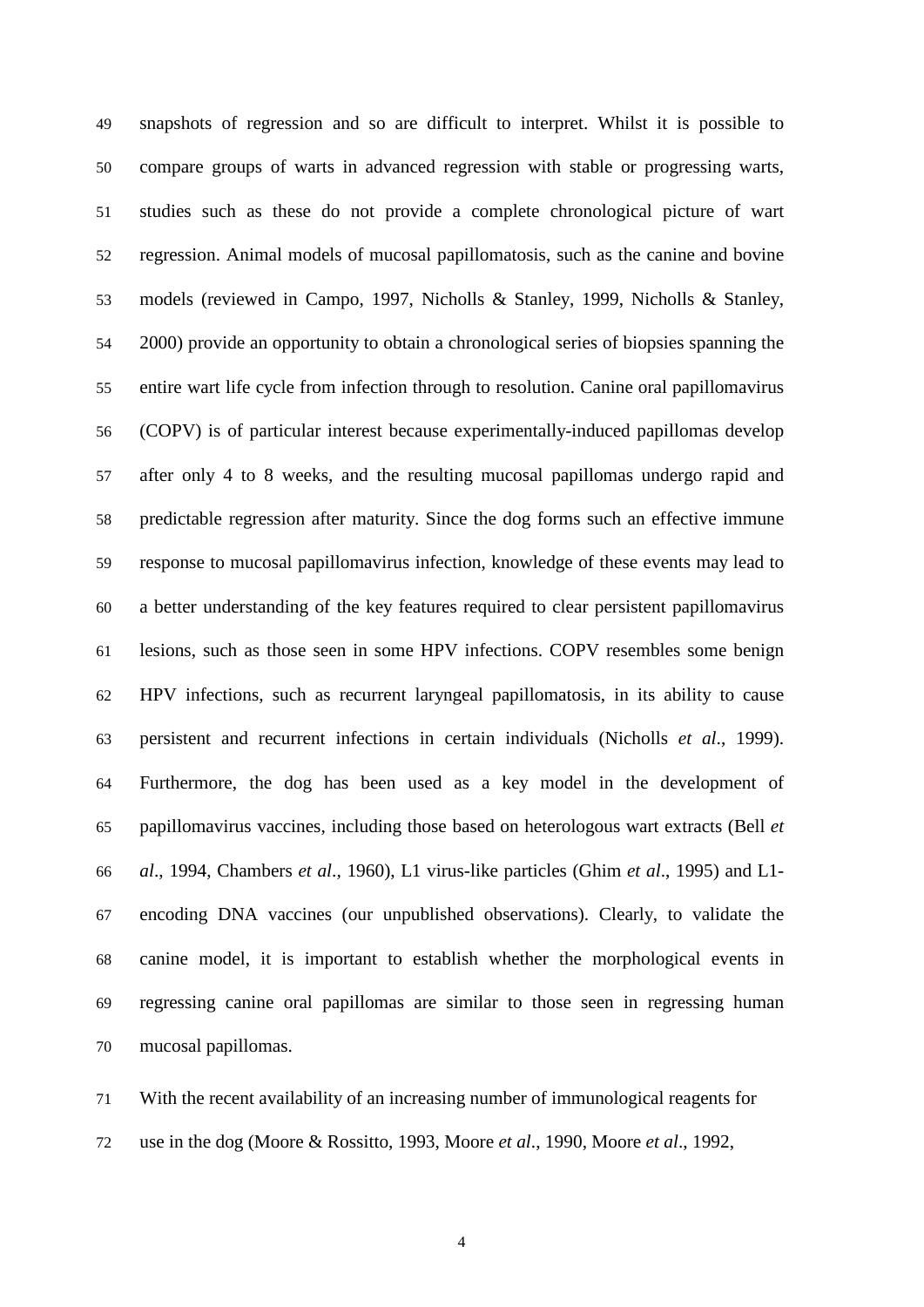Moore *et al*., 1994b), the immunology of canine oral papillomatosis is more amenable to evaluation. The aim of this study was to understand more clearly the immunological events in a mucosal papillomavirus model, especially with respect to the timing of leucocyte influx in relation to wart progression and regression. Weekly biopsies taken from experimental COPV infections allowed a prospective longitudinal immunohistochemical evaluation of the events occurring during wart progression and regression. The data indicate that an influx of both CD4+ and CD8+ lymphocytes begins just prior to wart regression, with maximum leucocyte influx correlating with rapid wart resolution.

**Methods**

## **Experimental infection**

 Two female beagles aged 10-12 weeks, obtained from a colony with no history of COPV infection, were housed in purpose-built, climate-controlled accommodation. To minimise the chances of cross-infection to and from other dogs in the unit, the dogs were housed in an airspace separate from other dogs in the building, with a virucidal (Virkon, Antec International, Suffolk, UK) footbath at the common entrance and exit. All staff changed their protective clothing (gown, gloves, boots) on entering the controlled area.

 After a 10 day acclimatisation period, followed by overnight withdrawal of food, animals were examined and weighed before premedication by intramuscular injection of acepromazine maleate (0.03 mg/kg) as a sedative, and buprenorphine hydrochloride (10 µg/kg) as an analgesic. Anaesthesia was induced by intravenous sodium thiopentone (2.5%) at approximately 10 mg/kg to effect and maintained with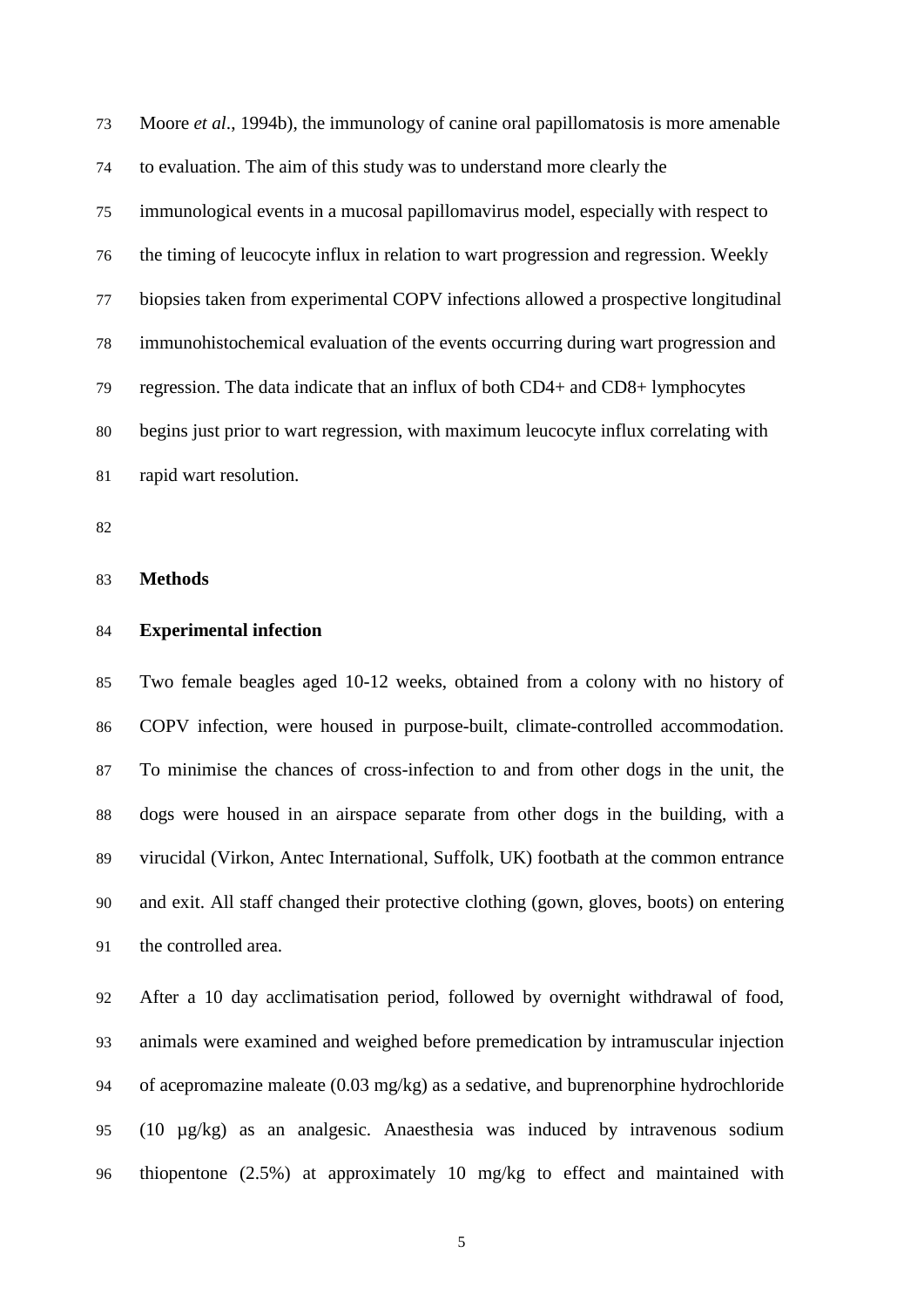halothane and oxygen. The mucosa of the upper lip was lightly scarified over an area approximately 5 mm x 5 mm, using the tip of a scalpel blade, until a light ooze of blood occurred. An aliquot of 10 µl of homogenised canine oral papilloma extract (Bell *et al*., 1994), kindly donated by A. Bennet Jenson, was applied to each site by pipette and allowed to absorb for a few minutes. The site of challenge was marked by Indian ink tattoo points in a triangle centred on the site. Twelve sites were infected in each dog. Control blood samples and biopsies were taken prior to challenge and weekly thereafter. The maximum wart diameter was measured each week. At the end of the study, the animals were re-homed.

### **Blood sampling and mucosal biopsy preparation**

 Under general anaesthesia and after pre-infection control biopsies, further weekly biopsies of the oral mucosa were taken using a 6 mm biopsy punch or scalpel followed by suturing as appropriate. Where gross lesions had not yet developed, tissue was taken from the tattoo-marked sites. The biopsies were split and either fixed in 10% neutral buffered formalin or embedded in optimal cutting temperature compound (OCT, BDH) and frozen in isopentane cooled to its freezing point in liquid nitrogen. Formalin-fixed samples were processed after 4-8 hours to paraffin wax for routine (5- 115 7 µm) sectioning. Frozen tissue was stored at -70°C prior to cryostat sectioning. Blood samples were taken from the jugular vein during anaesthesia, and the serum frozen at - 117 20°C.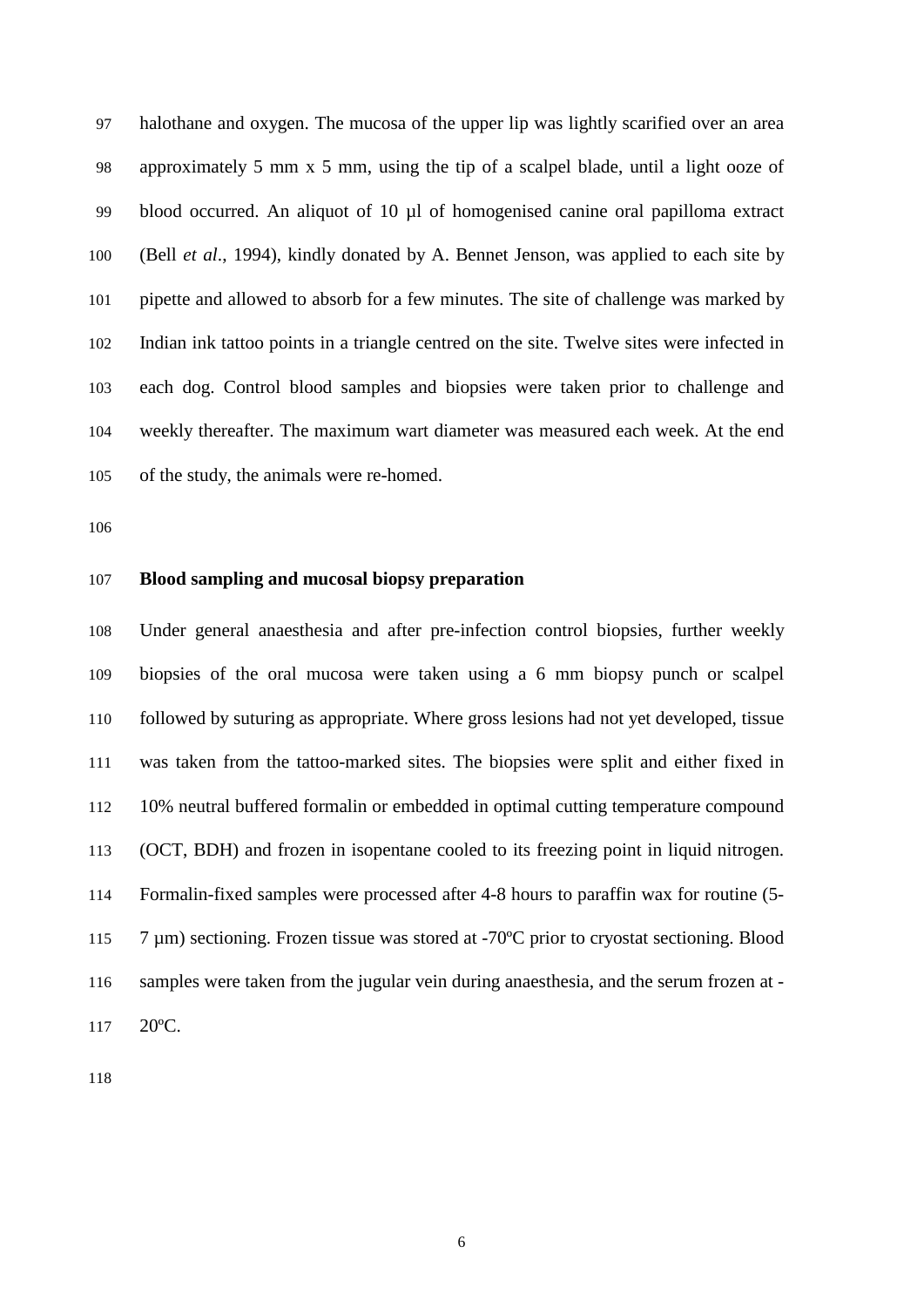#### **Immunohistochemistry of serial biopsies**

 Cyostat sections (7 µm) were fixed in acetone for 2 minutes, then immersed in 0.3% hydrogen peroxide in 0.1% w/v sodium azide for 10 minutes. After rinsing in PBS for 3 minutes, the sections were incubated in 10% normal goat serum in PBS for 30 minutes. All further incubations were for 30 minutes at room temperature in a humidified box. The blocking serum was tipped and blotted off before addition of the 1/10 diluted primary antibody (Table 1). Sections were washed in PBS (3 x 5 min.) before incubation with the 1/400 diluted biotinylated goat anti-mouse IgG1 or IgG2a (Amersham). After further washes in PBS (3 x 5 minutes), the sections were incubated with peroxidase-conjugated avidin-biotin complex (Vectastain Elite, Vector Laboratories) and developed with DAB (0.06% 3,3' diaminobenzidine tetrahydrochloride, 0.01% hydrogen peroxide in 0.1M Tris pH 7.5) according to the manufacturer's instructions. Sections were counterstained with Carazzi's haematoxylin and mounted in di-butyl-polystyrene-xylene (DPX). Frozen sections from lymph nodes were used as positive controls. Omission of the primary or secondary antibody was used as a negative control.

## **Cell counting from immunostained sections**

 Sections were examined by light microscopy with a x25 objective. Positive-staining cells were counted throughout the epidermis and the uppermost field of underlying dermis using an eyepiece graticule. All fields extending horizontally from one edge of the biopsy to the other edge were counted. Each field measured 400 µm square. Where cells within a graticule subdivision (40 µm square) were so abundant and closely packed that they were inumerable, the subdivision was allocated a count of ten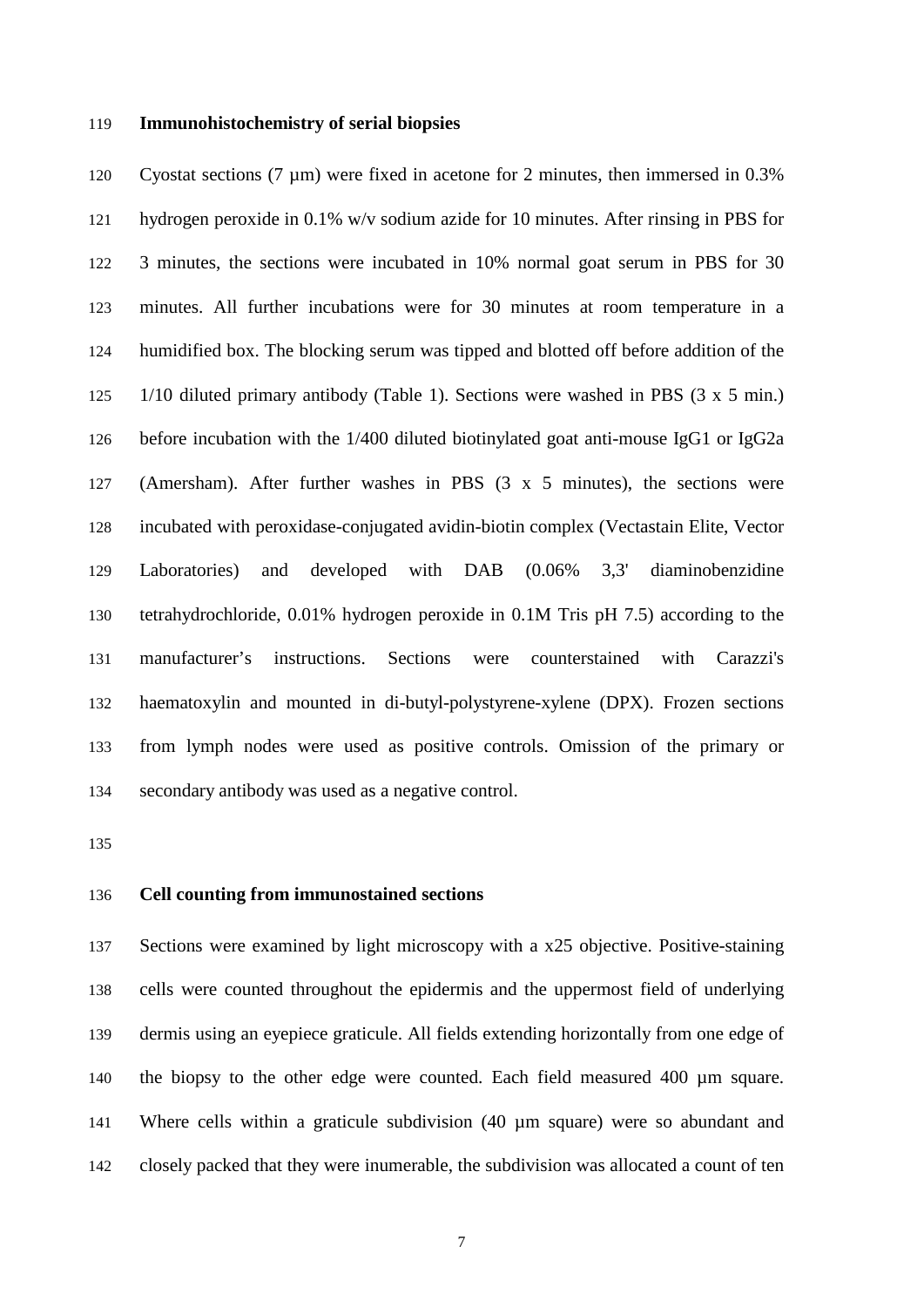cells. The counts were repeated on two or more different sections and the mean count per field was calculated.

**ELISA**

 Flexible PVC microplates were coated with 100 ng per well of purified COPV virions suspended in carbonate buffer, pH 9.6, at 4°C overnight. The plates were washed with PBS/0.05% Tween 20 and blotted dry prior to the addition of 100 µl per well of PBS/Tween containing 2% w/v skimmed milk powder (ELISA diluent) and incubation at 37°C for 30 minutes. Following further washing, 50 µl aliquots of tenfold serum dilutions, from samples taken at 0, 7, 8 and 11 weeks post-infection, were added to duplicate wells of the coated plates. Negative controls received diluent alone. The plates were re-incubated at 37°C for 1.5 hours, washed again, and peroxidase-conjugated, rabbit anti-dog IgG (1/500, ICN immunobiologicals) was added to all wells. Following incubation for a further 1.5 hours and a final wash, the plates were developed using s-phenylene diamine/peroxide substrate in urea buffer (Sigmafast). Colour development was stopped with 20% sulphuric acid and absorbance levels were read at 490 nm using a Molecular Devices plate reader. The 160 reciprocal of the  $log_{10}$  dilutions was plotted against the absorbance at 490 nm.

**Results**

 To investigate the events during regression of mucosal papillomas, we obtained a chronological series of biopsies from beagles experimentally infected with canine oral papillomavirus. Histological sections from formalin-fixed biopsies enabled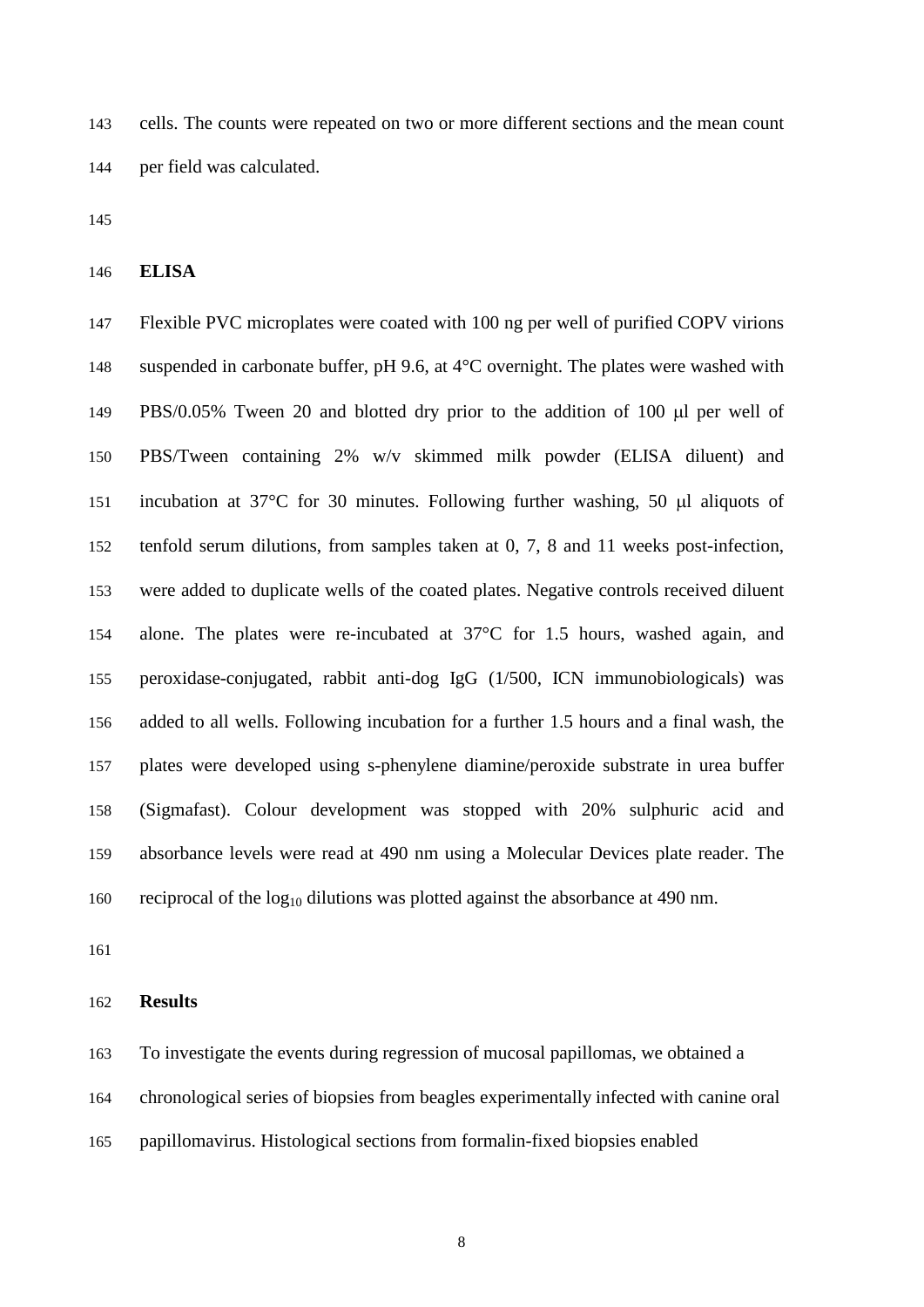morphological examination of papilloma regression, and cryostat sections from snap-frozen biopsies permitted immunophenotypical analysis of the infiltrating cells.

# **Wart development and regression**

 Scarified sites healed completely by one week and the dogs had no signs of discomfort, such as reluctance to eat, drink or play with their toys. No macroscopic lesions were found for the first four weeks after infection, so biopsies were taken randomly from the tattoo-marked infection sites. From week five post-infection, lesions were visible on the oral mucosa at the sites of infection which had not already been biopsied. The size of the lesions was recorded (Fig. 1) to enable correlation with leucocyte influx. The first lesions were raised, focal, smooth, domed, single or multiple masses similar in colour to surrounding mucosa. Lesions then increased in size, becoming more pale and firm compared with surrounding mucosa. The surface became irregularly textured and by eight weeks mature papillomas with multiple projecting papillae were evident. In the mature eight-week warts, apoptotic keratinocytes were common, and in places the tips of wart papillae had undergone focal coagulative necrosis. A prominent lymphocytic infiltrate was present in the regressing warts, and in many places the infiltrate obscured the dermo-epidermal interface, accompanied by apoptotic keratinocytes (Fig. 2). Both intracellular and intercellular oedema were present in keratinocytes within regressing lesions. The warts began to soften by week nine, and had sloughed or regressed leaving only a raised base by week 10. By week 11 there were no obvious signs of infection, and the histological appearance was similar to that of normal canine oral mucosa. No papillomas developed other than at inoculated sites.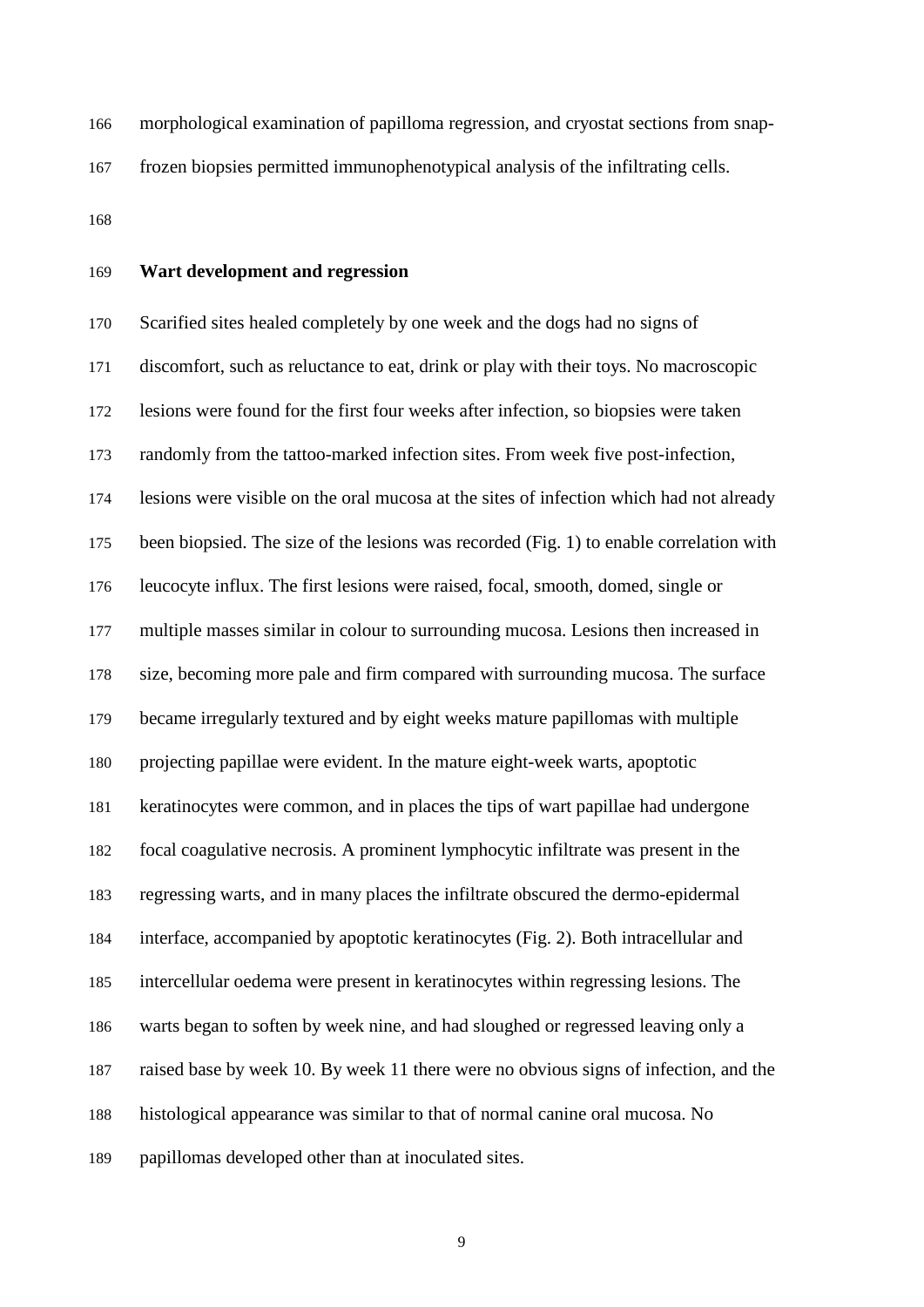#### **Immunohistochemistry of regressing lesions**

 Preliminary studies on formalin-fixed, paraffin-embedded tissues (Nicholls & Stanley, 1996), using a CD3ε polyclonal antibody (DAKO), confirmed the presence of numerous T cells within regressing canine oral papillomas. To more accurately phenotype the inflammatory infiltrate and to establish the timing of leucocyte influx in relation to wart regression, a chronological series of biopsies was obtained from beagles infected experimentally with COPV. Frozen sections from weekly biopsies were processed for immunohistochemistry. Pre-infection control biopsies were used to establish the number of cells in normal tissues. In pre-infection controls, small numbers of lymphocytes were present in the epithelium. Only a few CD4+ cells were present in the epithelium, with a few 202 perivascular cells in the lamina propria. A few  $CD8\alpha +$  and  $CD8\beta +$  cells were present along the basal layer of the epithelium, occasionally in the lamina propria too. 204 TCRαβ+ cells had a similar distribution. TCRγδ+ cells were scarce, with only an occasional cell found within the epithelium. Antibodies to CD1a, CD1c, CD11a and CD11c detected dendritic cells both within the epithelium and lamina propria, whereas antibodies to CD11b detected dendritic cells in only the lamina propria. CD18+ cells were present in both epithelium and lamina propria. CD21+ cells were scarce and located in the lamina propria. No changes in staining patterns were seen over the first six weeks. By week seven, foci of inflammation were seen at the edges of the immature papilloma. At this stage, the central region of the papilloma had very few leucocytes or dendritic cells,

compared with the inflamed edges and the adjacent normal epithelium. The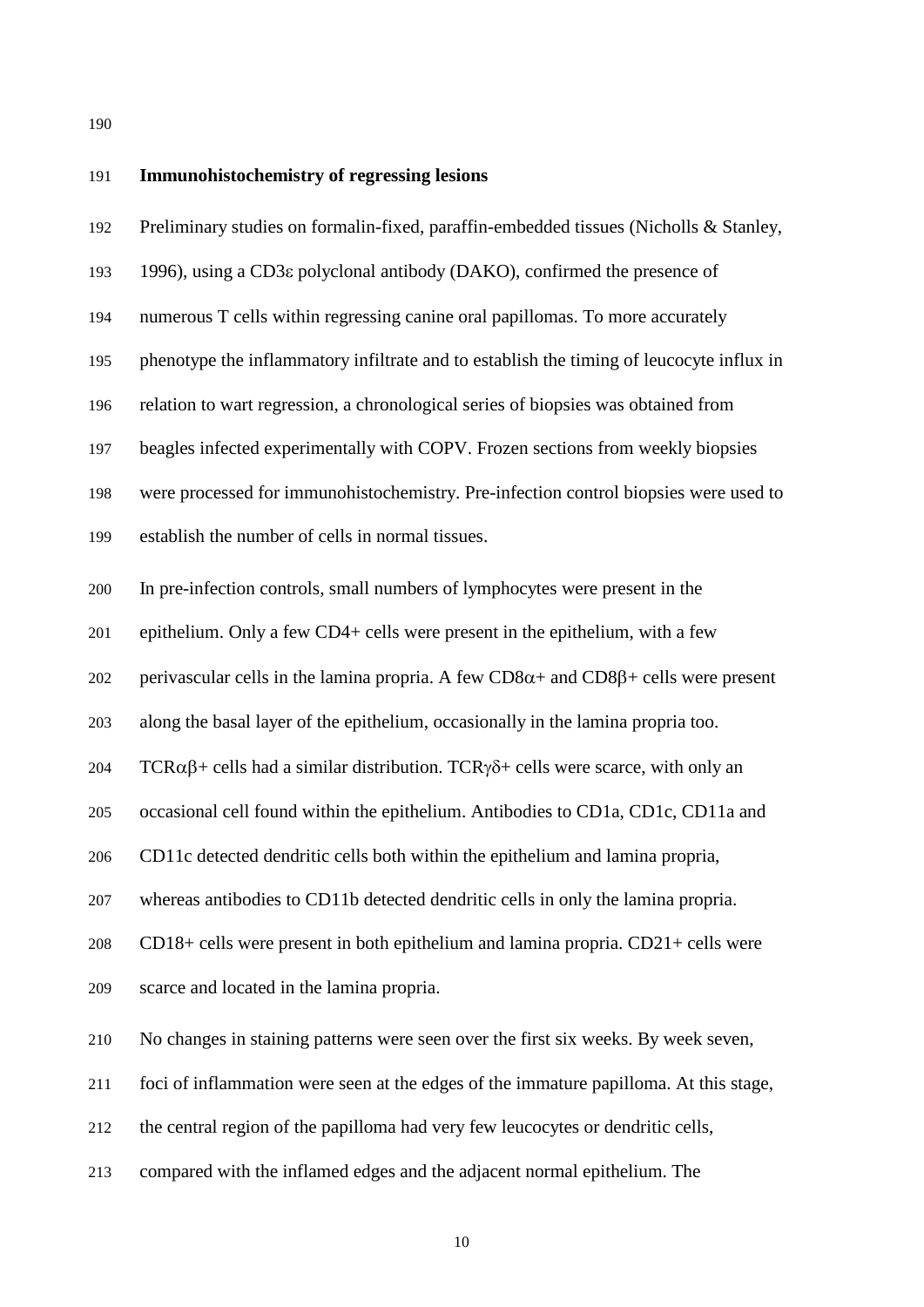| 214 | inflammatory foci were positive after immunostaining for CD4, concentrated mostly                          |
|-----|------------------------------------------------------------------------------------------------------------|
| 215 | in the lamina propria. Increased staining for CD8 $\alpha$ , CD8 $\beta$ , TCR $\alpha\beta$ and CD49d was |
| 216 | seen within both lamina propria and epithelium. Both CD1a and CD1b showed focal                            |
| 217 | increases in staining in this region, although the effect was not marked. Focal                            |
| 218 | increases in number of CD11a, CD11c and CD18 positive cells were seen, distributed                         |
| 219 | in epithelium and lamina propria, whereas CD11b staining was concentrated in the                           |
| 220 | lamina propria. Although focal increases in staining of CD1 and CD11 antibodies                            |
| 221 | were seen, the total counts in the sections were not obviously different from those in                     |
| 222 | earlier weeks. No increase in $TCRy\delta$ or $CD21$ staining was seen.                                    |
| 223 | The amount of staining for CD4, CD8, TCR $\alpha\beta$ , TCR $\gamma\delta$ , CD18 and CD49d further       |
| 224 | increased during week eight (Fig. 3). CD4+ cells were the most abundant and were at                        |
| 225 | their maximal levels at this week. TCR $\alpha\beta$ , TCR $\gamma\delta$ , CD18 and CD49d were also at    |
| 226 | their peak number at week eight, but were less numerous than CD4+ cells.                                   |
| 227 | At week nine, CD4, CD8, TCR $\alpha\beta$ , and CD18 -positive cells remained numerous, with               |
| 228 | $CD8+$ and TCR $\gamma\delta$ + cells reaching their peaks. At this point, the amount of staining for      |
| 229 | CD1a, CD1c, CD11a, CD11b, CD11c and CD21 peaked also. The number of TCRγδ+                                 |
| 230 | CD79a and CD21+ cells was comparatively small, comprising below 10% of the                                 |
| 231 | activity of any other antibody. The wart tissue had almost completely regressed by                         |
| 232 | week nine and there was ulceration over a large fraction of the epithelium. The                            |
| 233 | ulceration and loss of epithelium made it difficult to determine the location of cells in                  |
| 234 | densely inflamed areas.                                                                                    |
| 235 | By week 10, the intensity of staining with most of the antibodies had subsided                             |

markedly, although CD18 and CD49d were still prominent. By week 11, all antibodies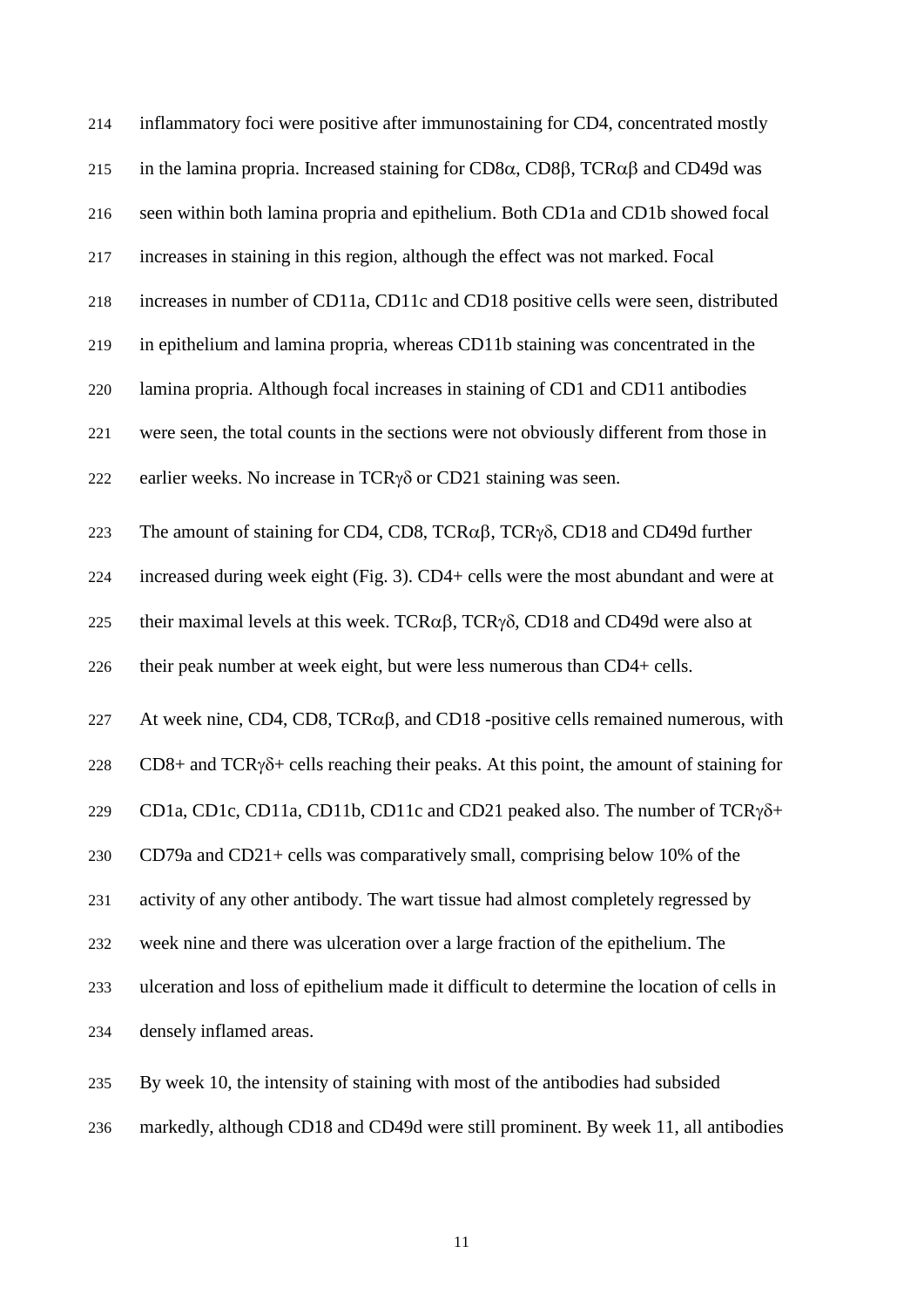showed levels of staining indistinguishable from the pre-infection control sections.

The cell counts are summarised in Fig. 4.

## **ELISA**

 The serum sample taken as a pre-infection negative control showed low levels of reactivity to COPV viral particles. Samples taken seven and eight weeks after infection showed similarly low levels of anti-COPV IgG antibody. By week 11, however, a marked increase in titre to COPV virions was seen (Fig. 5).

#### **Discussion**

 The spontaneous regression of COPV infections described here is typical of lesions induced by this virus, with only very rare exceptions (Nicholls *et al*., 1999). The marked increase in COPV-specific IgG by week 11 after infection is typical of the response to COPV. Although COPV L1 capsid protein was detected immunohistochemically in small amounts at week 7 and large amounts at week 8 (data not shown), there is clearly a lag before significant levels of COPV-specific IgG are detectable in the circulation. The late expression of viral L1 protein, and its expression in only superficial keratinocytes of the stratum granulosum, may help the virus evade the immune response by maintaining a state of immune ignorance until the viral life cycle is nearing completion. Immunity to re-infection seems solid in the dog, although, as with other papillomavirus infections, it seems that COPV may enter a state of latency, since we have detected COPV DNA by PCR in oral mucosa after spontaneous lesion regression (unpublished data). The immunohistochemical analyses showed a prominent T-cell infiltrate in regressing canine oral papillomas. Previous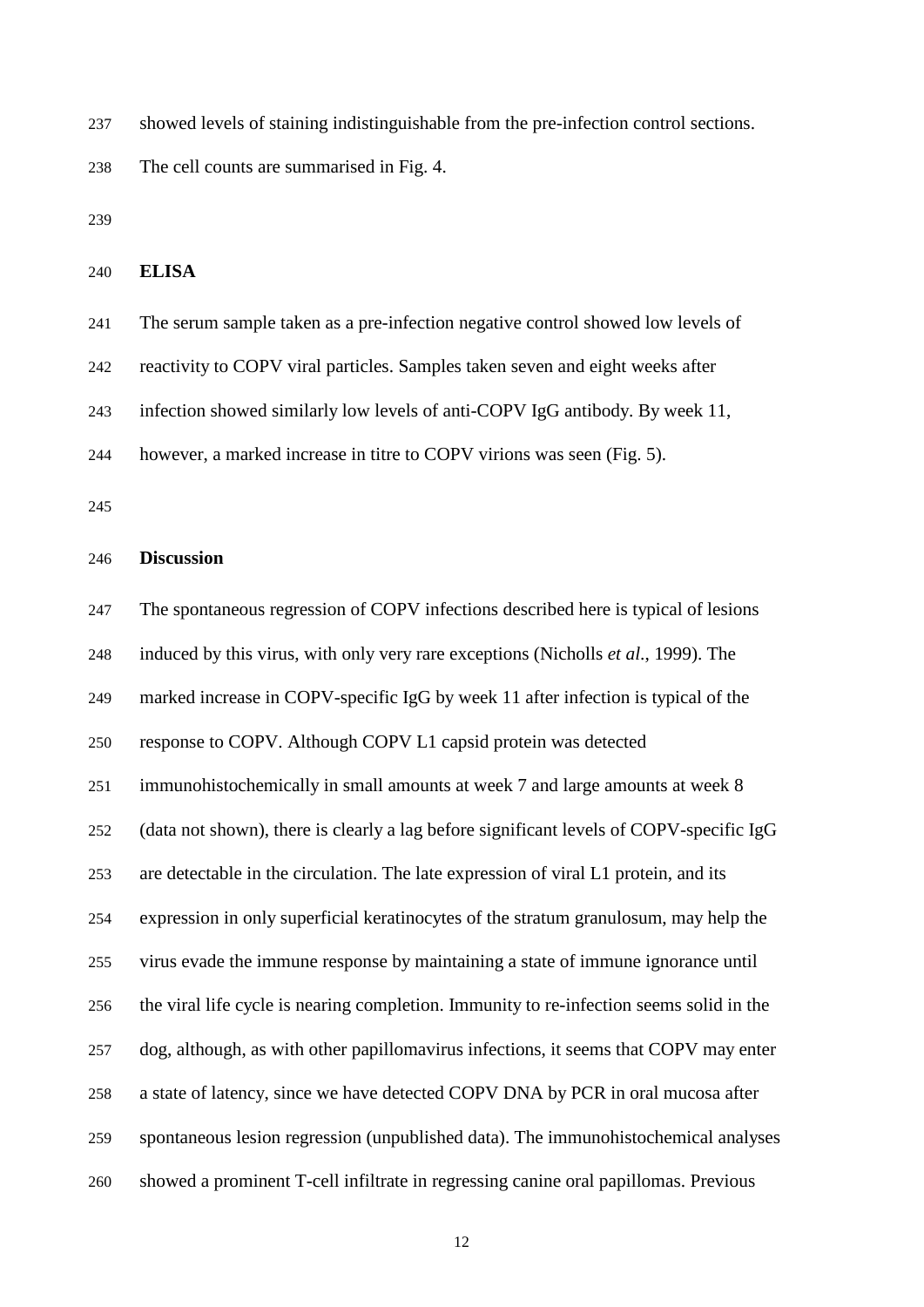work in the rabbit (Okabayashi *et al*., 1991, Selvakumar *et al*., 1997), ox (Knowles *et al*., 1996) and human (Coleman *et al*., 1994) has demonstrated increased lymphocytes in regressing warts compared with progressing warts, but the chronological analysis described here in the dog has allowed a more detailed examination of these events. In the dog, the influx of lymphocytes began just prior to wart regression, and became maximal during lesion resolution, before returning to pre-infection levels when the lesions had resolved. Although similar increased leucocyte numbers have been reported in other species, some important differences are present. In regressing cottontail rabbit papillomavirus (CRPV)-induced papillomas, dense T-lymphocyte infiltrates were seen within the basal region of the epidermis and in adjacent dermis (Okabayashi *et al*., 1991). This distribution was similar to that seen in COPV lesions, in which the infiltrate often obscured the interface zone. This pattern of interface dermatitis is typical of immune-mediated skin disease in the dog and human. In contrast to COPV lesions, the infiltrate in CRPV warts comprised predominantly CD8+ lymphocytes within the basal and suprabasal layers of epithelium (Selvakumar *et al*., 1997) with no CD4+ cells demonstrable. The scarcity of CD4+ cells in the CRPV lesions is noteworthy, considering their abundance in the COPV lesions. This may represent a true biological difference between rabbit and other animals including dog and human. However, whilst the anti-rabbit CD4 antibody was reported to work well on spleen sections, it was described as being non-specific on the papilloma sections, suggesting that further work in the rabbit may be required to address this issue. Numerous apoptotic keratinocytes were demonstrable in regressing COPV lesions, with occasional necrosis of the tips of filiform epithelial papillae. It seems that keratinocyte apoptosis may play an important role in lesion regression, since in this study it correlated both spatially and temporally with lymphocytic infiltration and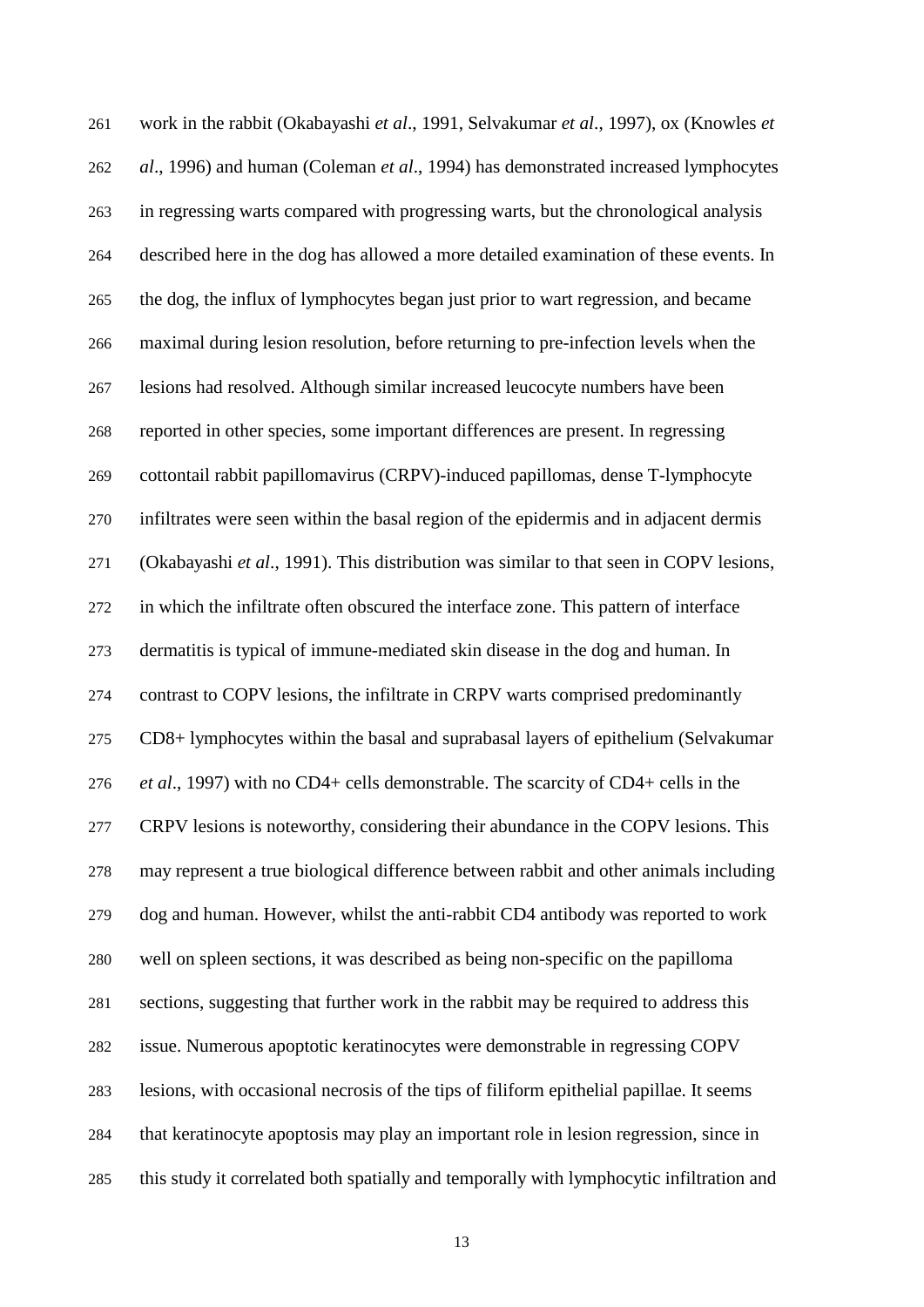wart regression. No obvious necrosis was seen associated with the cellular infiltrate in CRPV lesions (Selvakumar *et al*., 1997) in which it was thought that the CD8+ cells within the epithelium were releasing cytokines such as IL-2 or interferon-γ, reducing viral spread. Secreted cytokines may have attracted leucocytes into the dermis, where they released TNFα (Hagari *et al*., 1995), perhaps reducing epidermal growth and viral gene expression.

 CRPV affects haired skin, so the results obtained in the dog need comparing with another mucosal papillomavirus infection. Bovine papillomavirus type 4 (BPV-4) provides such an opportunity. In fact there were some important differences from the data obtained in the rabbit and dog. The infiltrate in regressing BPV-4 papillomas had numerous CD4+ cells in the dermis (Knowles *et al*., 1996), a finding confirmed here in the COPV lesions. In the more superficial layers of the bovine epithelium there were more CD8+ than CD4+ cells, whilst the basal layers of epithelium had similar numbers of CD4+ and CD8+ cells. There were increased TCRγδ+ cells in the superficial epithelium in BPV-4 lesions. The COPV lesions did have an increase in TCRγ $\delta$ + cells, although these formed only a tiny fraction of the total infiltrate. In the bovine lesions, lymphocyte numbers correlated with regression, with CD4+ cells being the most numerous type (Knowles *et al*., 1996). The predominance of CD4+ cells seen also with COPV lesions suggests they are playing a key role, perhaps with T<sub>H</sub>1 CD4+ cells activating macrophages, or by cytokine-mediated inhibition or killing of infected keratinocytes. The timing of the CD4+ cell appearance seen in the dog is consistent with their playing a primary role, since they appear just before the onset of regression. This contrasts with the situation seen for CD1+, CD11a-c+ and CD21+ cells, which peaked only once regression was underway. This suggests a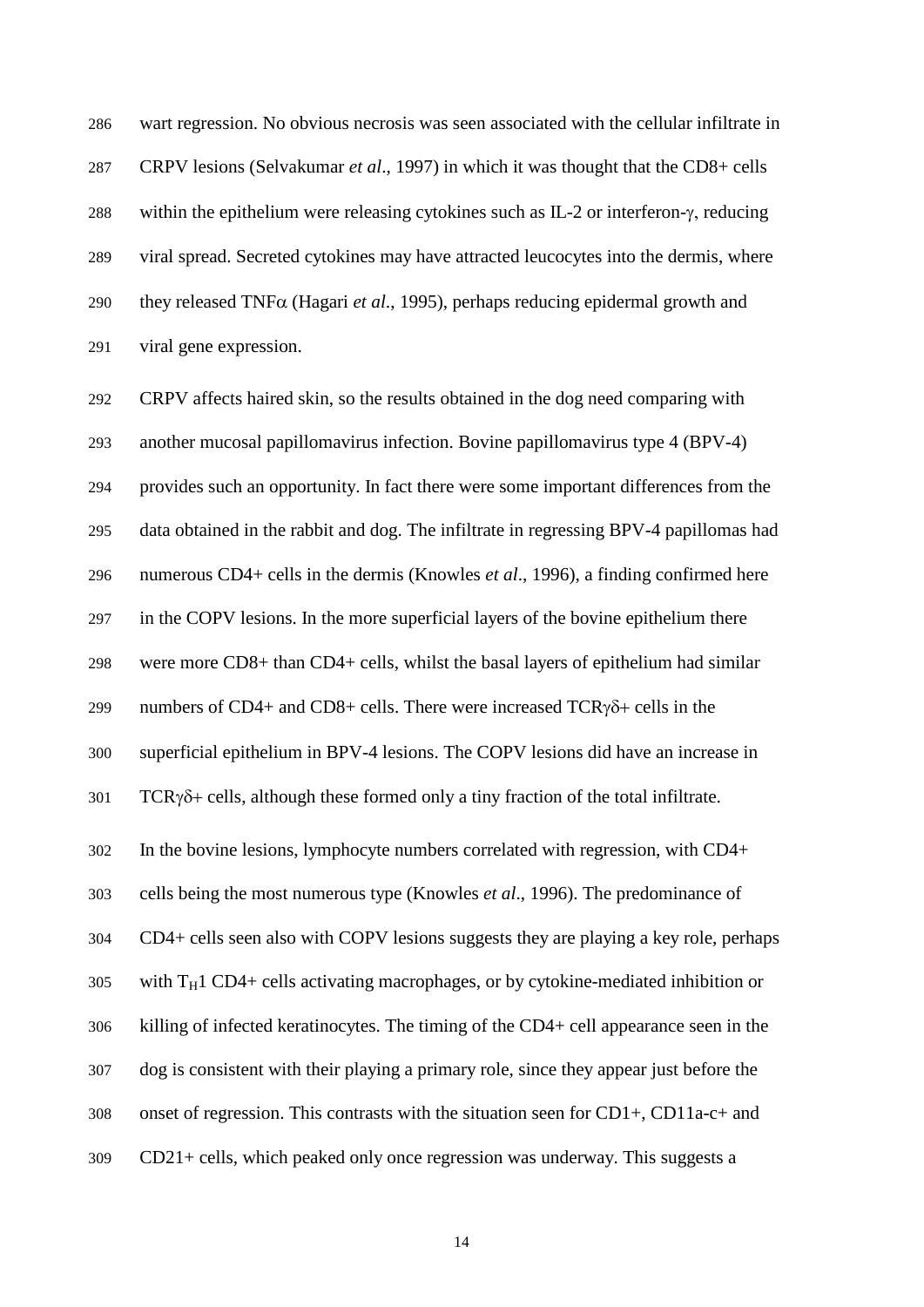secondary function for these cells, perhaps responding to secondary infection from the loss of epithelial integrity, or responding to tissue necrosis in the regressing wart. The CD4+ cells in regressing BPV-4 papillomas were present mostly as sub-epithelial 313 clusters within the dermis, sometimes surrounded by  $CD8+$  and  $TCR\gamma\delta+$  cells, but migrating more into the epithelium once the basal lamina had been breached (Knowles *et al*., 1996). Although sub-epithelial foci of CD4+ cells were seen in the canine lesions, the pattern described for BPV-4 lesions was not prominent. A major 317 departure from the findings noted in BPV-4 lesions was the paucity of  $TCR\gamma\delta$ + cells in COPV lesions. In the dog, gamma/delta T cells appear to play an important role in various infectious, immune-mediated, inflammatory and metabolic skin diseases (Cannon *et al*., 1998), and the majority of canine epitheliotropic cutaneous T cell lymphomas are of gamma/delta phenotype (Moore *et al*., 1994a). Normal canine oral mucosa has increased numbers of gamma/delta T cells compared with normal canine haired skin (Cannon *et al*., 1998) although, from the findings reported here, their role in clearance of papillomavirus infections seems minor, at least with respect to the number of cells involved. Ruminants have abundant TCRγδ+ cells, and these were more numerous than CD8+ cells in the BPV-4 lesions. Immunostaining for the interleukin-2 receptor, an indicator of T cell activation, showed that half of the CD4+ and CD8+ cells, and three quarters of the TCRγδ+ cells, were positive (Knowles *et al*., 1996).

 Numerous lymphocytes are seen in regressing human anogenital warts (Coleman *et al*., 1994). The scarcity of B-cells (CD21+) seen in COPV lesions was noted also for the HPV lesions. An increase in number of both CD4+ and CD8+ cells was common to regressing lesions of both COPV and HPV, as was an increase in the number of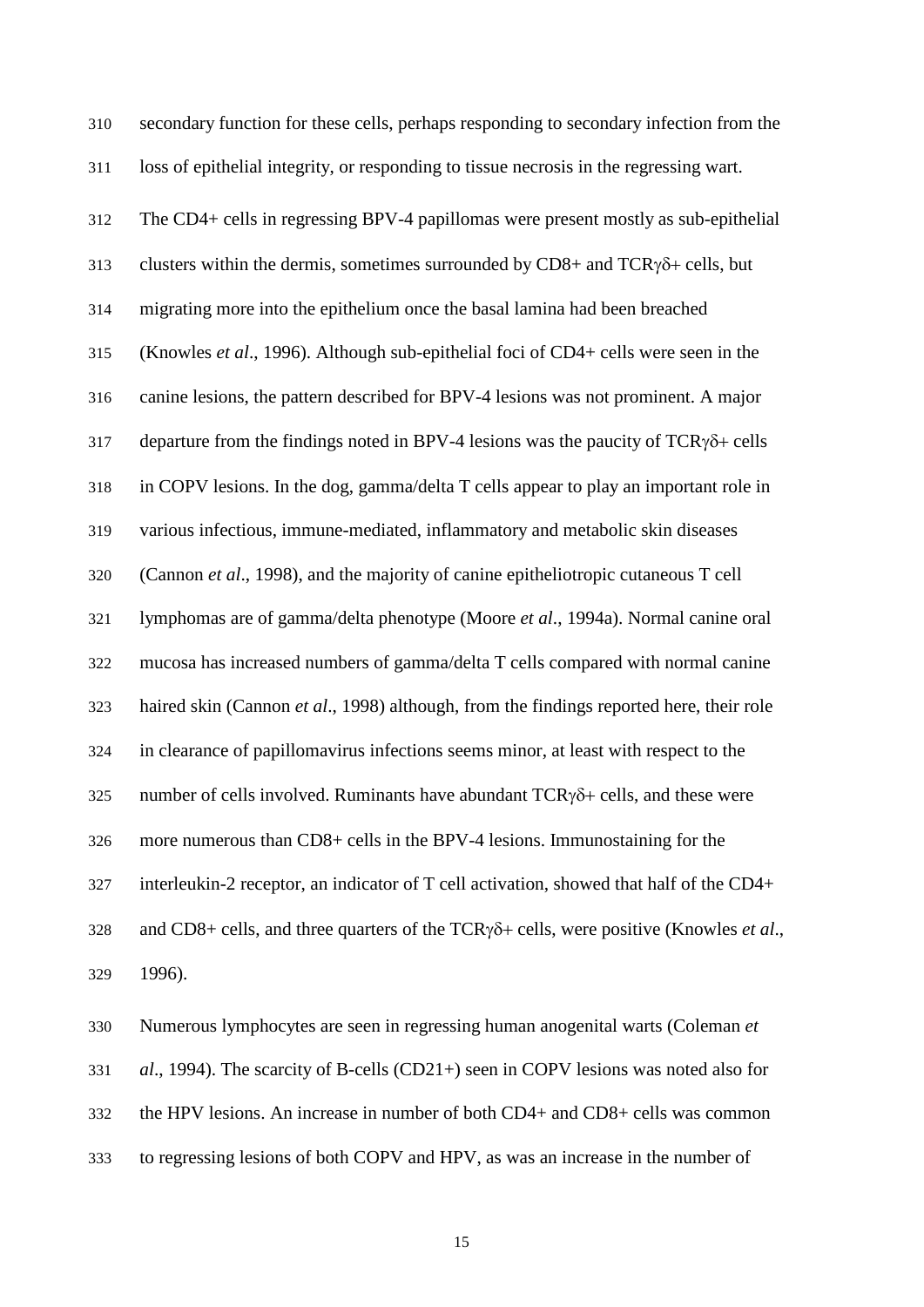intraepithelial CD4+ cells during regression. Although lymphocytes were the most common infiltrating cell in the regressing HPV lesions, macrophages were seen also. No changes in Langerhans cell number were seen in the regressing HPV lesions, although dendrites appeared blunted. A different study reported a reduction in CD1a+ Langerhans cell number in low and high grade cervical disease, compared with normal cervical epithelium (Mota *et al*., 1998). The Langerhans cells remaining in cervical disease appeared to upregulate HLA-DQ expression. The COPV lesions had a late increase in Langerhans cells and dermal dendritic cells, noted after regression had started. Interestingly, week seven canine papillomas appeared to have fewer Langerhans cells within the wart epithelium compared with adjacent normal epithelium, although this effect was not reflected in the mean for the section. The reduced numbers of Langerhans cells might have been due to their activation and migration to the draining lymph nodes.

 The dog is a useful model of human immunity, playing an important role in toxicity trials and development of drugs acting on the immune system. Transplant biology also has been investigated extensively using a canine model. Dogs develop a spectrum of immunological diseases similar to that seen in humans, and therefore act as a key large animal model for immunology and immunopathogenesis. Previously, there has been only a limited number of canine immunological reagents, although the situation has now changed due to the increasing availability of reagents for use in the dog (reviewed in Williams, 1997). It is important to exercise caution in extrapolating data from animal to human models. For example, the immune system of the ruminant has important differences from that of humans. In humans, gamma/delta T-cells form only a minority of the peripheral T-lymphocyte pool, whereas they are present in strikingly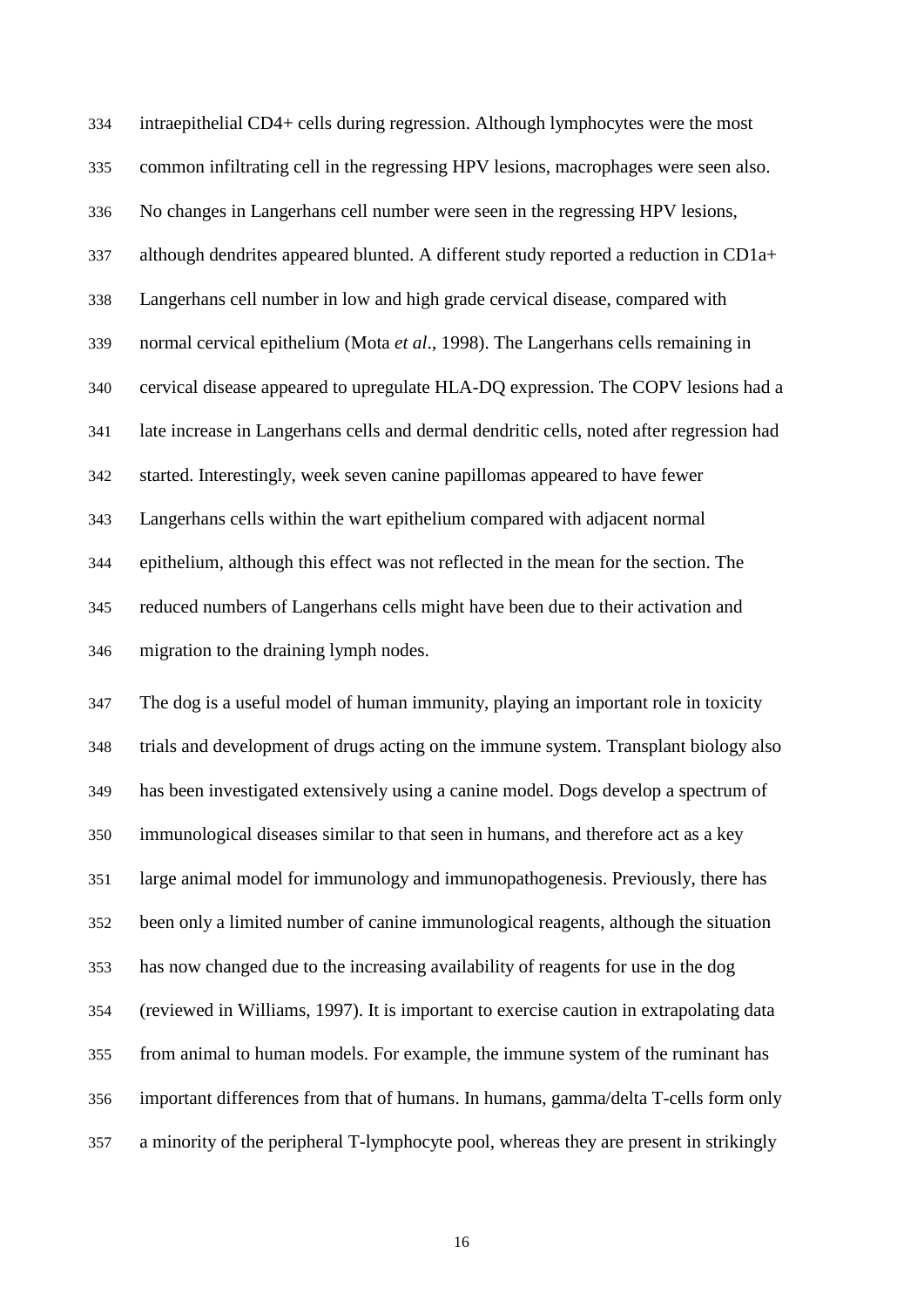increased numbers in the peripheral blood of ruminants, especially young cattle (Hass *et al*., 1993, Hein & Mackay, 1991, Wyatt *et al*., 1994). Additionally, the normal white cell count of cattle is different from that of humans, and generally comprises fewer neutrophils, more lymphocytes, and more eosinophils (Hope, 1998, Jain, 1993). Canine normal white cell counts fall within the normal ranges quoted for humans (Hope, 1998, Jain, 1993) and in the dog, the low numbers of gamma/delta T-cells in normal haired skin (Cannon *et al*., 1998) are similar to the findings reported in humans (Alaibac *et al*., 1992). In the rabbit also, the gamma/delta T cell proportion in peripheral blood (23%) is relatively high compared with the human (Sawasdikosol *et al*., 1993). The bovine neutrophil has a unique third type of cytoplasmic granule and, unlike human neutrophils, lacks lysozyme (reviewed in Roth, 1994). The biology of bovine mast cells differs also from that in the human (reviewed in Pastoret, 1998). Furthermore, the placental structure of cattle is different from that of humans and other species. The inability to transfer immunoglobulins across the bovine placenta means that the ox differs from the human in the composition of colostrum and the leukocyte distribution in neonatal peripheral blood (reviewed in Pastoret, 1998). Although the rabbit continues to play an important role in studies of papillomavirus immunity and vaccine development, it should be remembered that B-cell diversification in the rabbit, unlike that in other mammals, occurs in the lymphoid tissue of the appendix in a manner analagous to that occurring in the Bursa of Fabricius in birds (Pastoret *et al*., 1998). In summary, these data showed that a predominantly T-cell infiltrate appeared predominantly at the dermo-epidermal interface just prior to morphological regression, becoming maximal during the period of rapid wart regression. CD4+ cells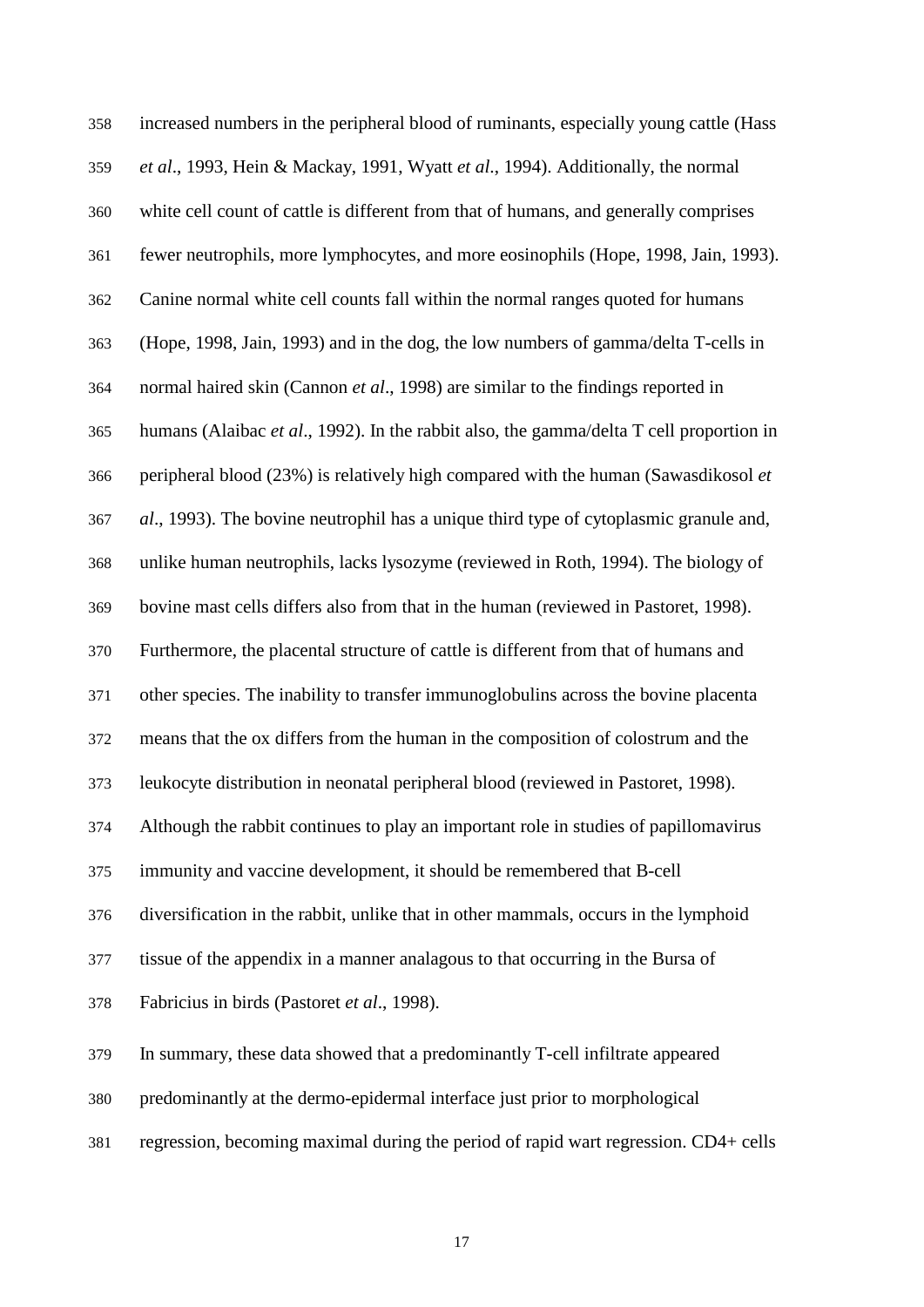were more abundant than CD8+ cells, and keratinocyte apoptosis was common during regression. These observations support the findings reported for regressing human anogenital warts (Coleman *et al*., 1994) and confirm that the canine system is likely to be a good model for papillomavirus immunology studies and vaccine development. Since the response was clearly very effective in clearing mucosal papillomas, effective therapeutic strategies should aim at stimulating this type of immunity.

# **Acknowledgements**

 This work was supported by the Biotechnology and Biological Sciences Research Council (Grant No. S08647). PKN was supported by a BBSRC Veterinary Research Fellowship. The COPV wart homogenate was a generous gift from A. B. Jenson, Georgetown University, Washington, D. C. Madeline Fordham and Andrea Kemp, Histology, Dept. of Clinical Veterinary Medicine, undertook the paraffin section preparation.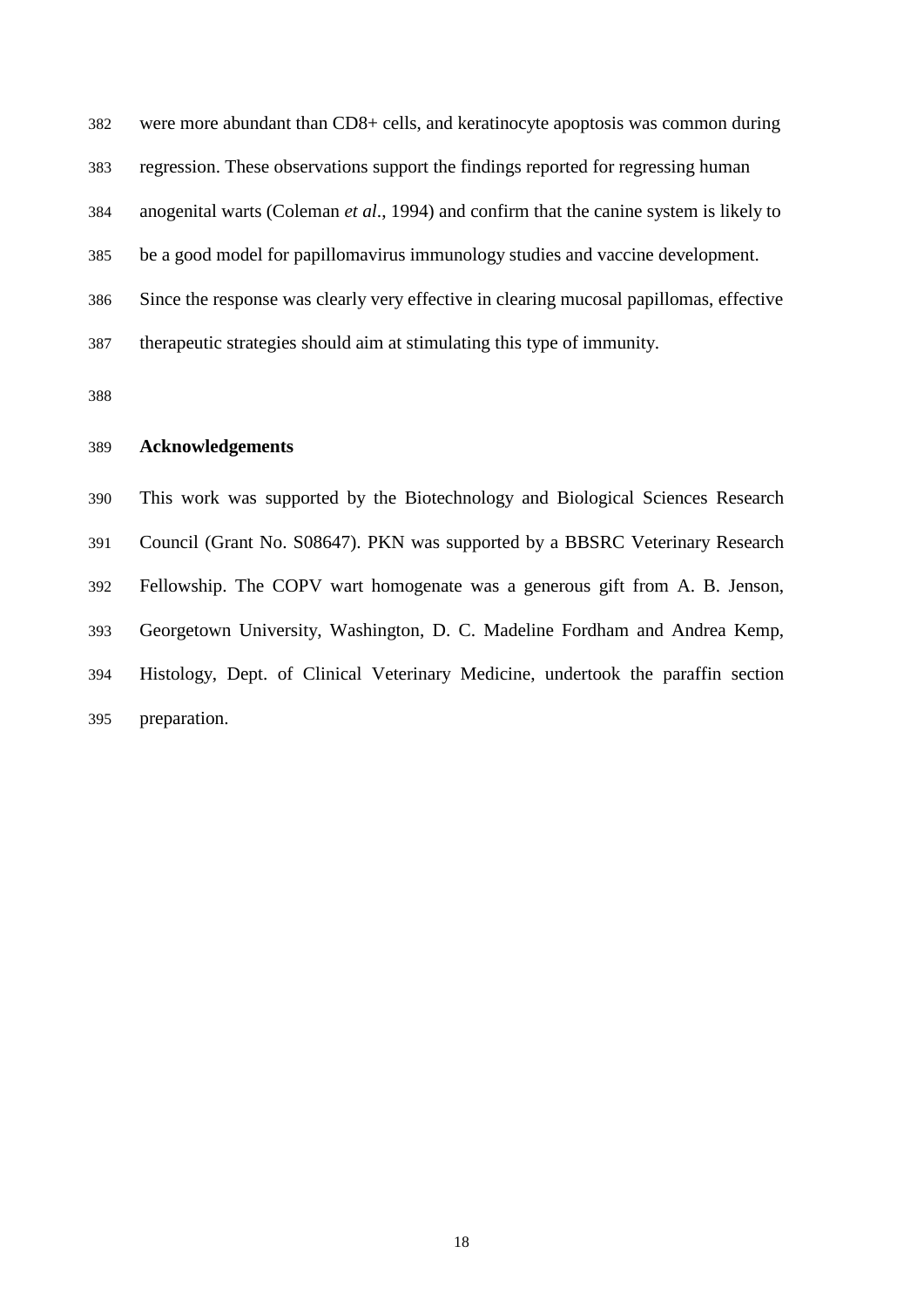## **References**

**Alaibac, M., Morris, J., Yu, R. & Chu, A. C. (1992)**. T lymphocytes bearing the gamma/delta T-cell receptor: a study in normal human skin and pathologic skin conditions. *British Journal of Dermatology* **127**, 458-462.

**Anonymous (1996)**. Human Papillomaviruses. In *IARC Monographs on the Evaluation of Carcinogen Risks to Humans*, pp. 409. Lyon, France: World Health Organization International Agency for Research on Cancer.

**Bell, J. A., Sundberg, J. P., Ghim, S. J., Newsome, J., Jenson, A. B. & Schlegel, R. (1994).** A formalin-inactivated vaccine protects against mucosal papillomavirus infection - a canine model. *Pathobiology* **62**, 194-198.

**Beutner, K. R. & Ferenczy, A. (1997).** Therapeutic approaches to genital warts. *American Journal of Medicine* **102**, 28-37.

**Campo, M. S. (1997).** Vaccination against papillomavirus in cattle. *Clinics in Dermatology* **15**, 275-283.

**Cannon, A. G., Olivry, T., Ihrke, P. J., Naydan, D. K. & Moore, P. F. (1998**). Gamma delta cells in normal and diseased canine skin. In *Advances in Veterinary Dermatology*, pp. 137-143. Edited by K. W. Kwochka, T. Willemse & C. von Tscharner. Oxford, UK: Butterworth and Heinemann.

**Chambers, V. C., Evans, C. A. & Weiser, R. S. (1960)**. Canine oral papillomatosis. II. Immunologic aspects of the disease. *Cancer Research* **20**, 1083-1093.

**Chow, L. T. & Broker, T. R. (1997).** In vitro experimental systems for HPV: epithelial raft cultures for investigations of viral reproduction and pathogenesis and for genetic analysis of viral proteins and regulatory sequences. *Clinics in Dermatology* **15**, 217-227.

**Coleman, N., Birley, H. D., Renton, A. M., Hanna, N. F., Ryait, B. K., Byrne, M., Taylor Robinson, D. & Stanley, M. A. (1994).** Immunological events in regressing genital warts. *American Journal of Clinical Pathology* **102**, 768-774.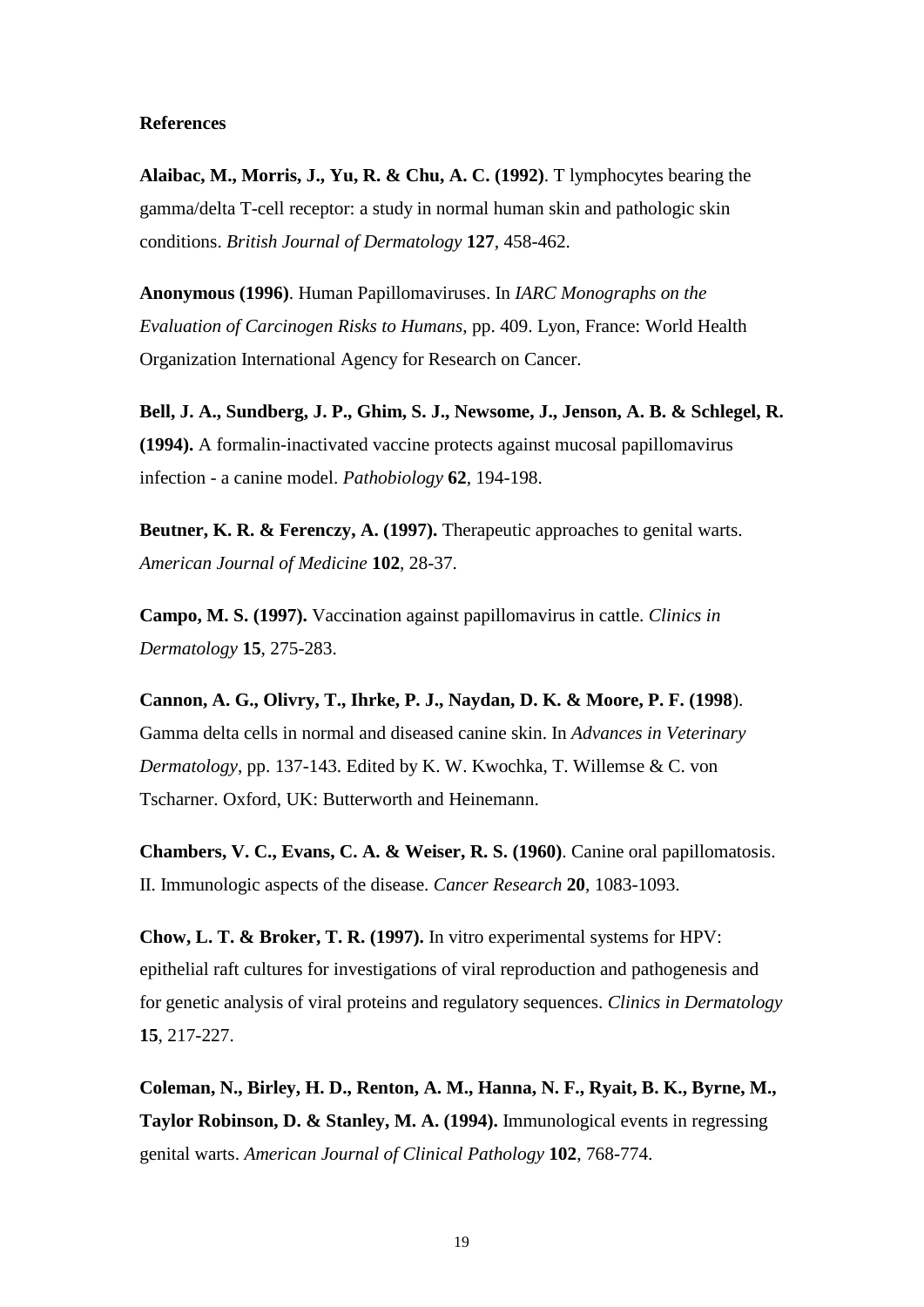**Frattini, M. G., Lim, H. B. & Laimins, L. A. (1996).** In vitro synthesis of oncogenic human papillomaviruses requires episomal genomes for differentiation-dependant late gene expression. *Proceedings of the National Academy of Sciences USA* **93**, 3062- 3067.

**Ghim, S.-J., Newsome, J., Jenson, A. B., Schlegel, R., Suzich, J., Tamura, J., White, W., Hill, F., Warrener, P., Bell, J. A. & Sundberg, J. (1995).** Formalininactivated oral papilloma extracts and recombinant L1 vaccines protect completely against mucosal papillomavirus infection: a canine model. *Vaccines 95* **25**, 375-379.

**Hagari, Y., Budgeon, L. R., Pickel, M. D. & Kreider, J. W. (1995).** Association of tumor necrosis factor-alpha gene expression and apoptotic cell death in regression of Shope papillomas. *Journal of Investigative Dermatology* **104**, 526-529.

**Hass, W., Pareira, P. & Tonegawa, S. (1993)**. Gamma/delta cells. *Annual Review of Immunology* **11**, 637-685.

**Hein, W. R. & Mackay, C. R. (1991).** Prominence of gamma/delta T cells in the ruminant immune system. *Immunology Today* **12**, 30-34.

**Hope, R. A. (1998).** Oxford Handbook of Clinical Medicine, 4th edn, pp. 864. Oxford, United, Kingdom: Oxford University Press.

**Jain, N. C. (1993).** Comparative hematology of common domestic animals. In *Essentials of Veterinary Hematology*, pp. 20-21. Philadelphia: Lea and Febiger.

**Knowles, G., O'Neil, B. W. & Campo, M. S. (1996)**. Phenotypical characterisation of lymphocytes infiltrating regressing papillomas. *Journal of Virology* **70**, 8451-8458.

**Meyers, C., Frattini, M. G., Hudson, J. B. & Laimins, L. A. (1992).** Biosynthesis of human papillomavirus from a continuous cell line upon epithelial differentiation. *Science* **257**, 971-973.

**Moore, P. F., Olivry, T. & Naydan, T. (1994a)**. Canine cutaneous epitheliotropic lymphoma (mycosis fungoides) is a proliferative disorder of CD8+ T cells. *American Journal of Pathology* **144**, 421-429.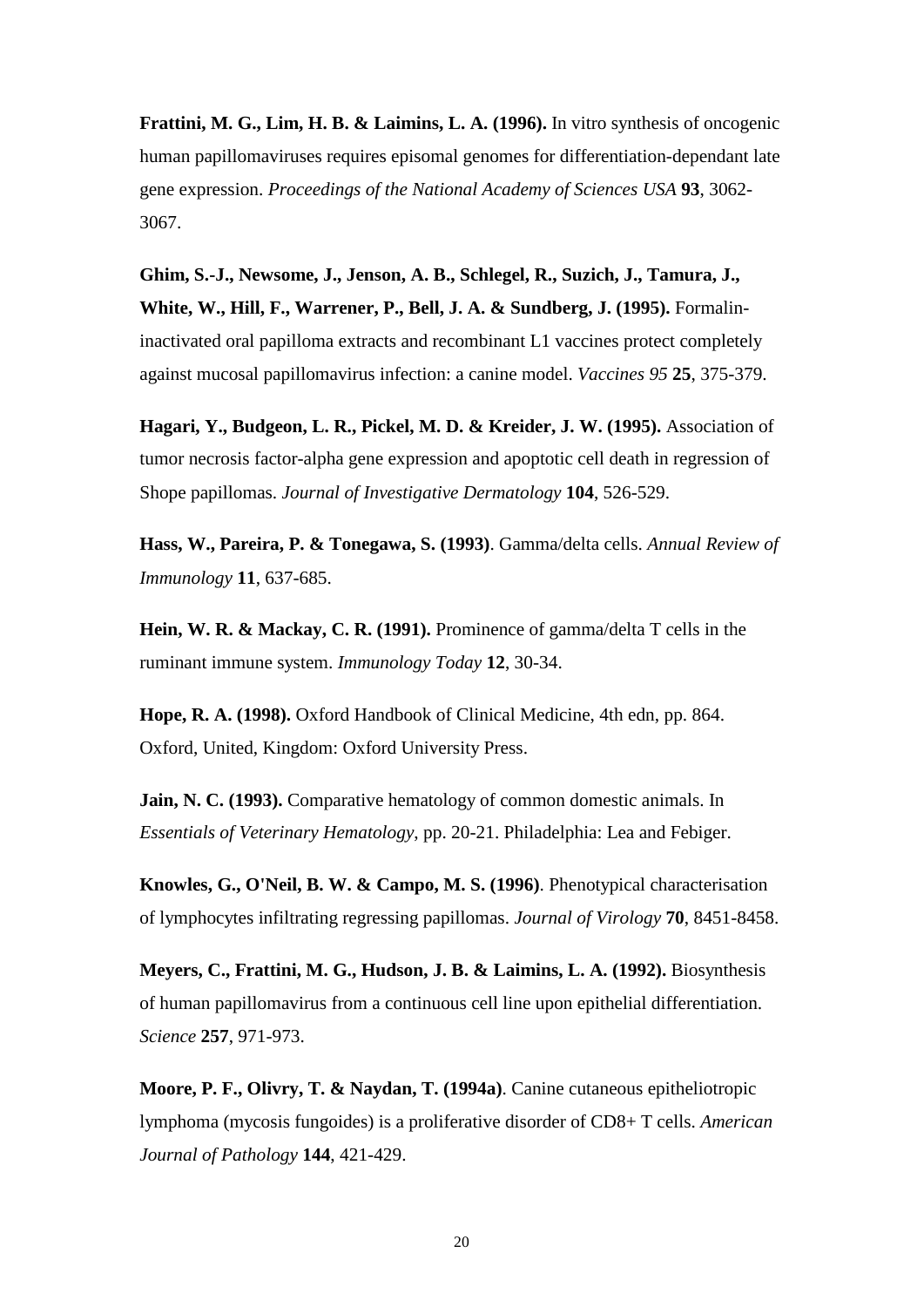**Moore, P. F. & Rossitto, P. V. (1993).** Development of monoclonal antibodies to the canine T cell receptor complex (TCR/CD3) and their utilisation in the diagnosis of T cell neoplasia. *Veterinary Pathology* **30**, 457.

**Moore, P. F., Rossitto, P. V. & Danilenko, D. M. (1990)**. Canine leukocyte integrins: Characterization of a CD18 homologue. *Tissue Antigens* **36**, 211-220.

**Moore, P. F., Rossitto, P. V., Danilenko, D. M., Wielenga, J. J., Raff, R. F. & Severns, E. (1992).** Monoclonal antibodies specific for canine CD4 and CD8 define functional T-lymphocyte subsets and high-density expression of CD4 by canine neutrophils. *Tissue Antigens* **40**, 75-85.

**Moore, P. F., Rossitto, P. V. & Olivry, T. (1994b)**. Development of monoclonal antibodies to canine T cell receptor-1 (TCRgd) and their utilization in the diagnosis of epidermotropic cutaneous T-cell lymphoma. *Veterinary Pathology* **31**, 597.

**Mota, F. F., Rayment, N. B., Kanan, J. H., Singer, A. & Chain, B. M. (1998).**  Differential regulation of HLA-DQ expression by keratinocytes and Langerhans cells in normal and premalignant cervical epithelium. *Tissue Antigens* **52**, 286-293.

**Nicholls, P. K., Klaunberg, B. A., Moore, R. A., Santos, E. B., Parry, N. R., Gough, G. W. & Stanley, M. A. (1999).** Naturally Occurring, Nonregressing Canine Oral Papillomavirus Infection: Host Immunity, Virus Characterization, and Experimental Infection. *Virology* **265**, 365-374.

**Nicholls, P. K. & Stanley, M. A. (1996).** Canine oral papillomavirus - a model for human papillomavirus regression. In *BBSRC Comparative Immunology Workshop*, pp. 43. Edited by L. B. Hooper. Reading, U. K.: BBSRC, Swindon, U. K.

**Nicholls, P. K. & Stanley, M. A. (1999).** Canine papillomavirus--A centenary review. *Journal of Comparative Pathology* **120**, 219-233.

**Nicholls, P. K. & Stanley, M. A. (2000)**. The immunology of animal papillomaviruses. *Veterinary Immunology and Immunopathology* **73**, 101-127.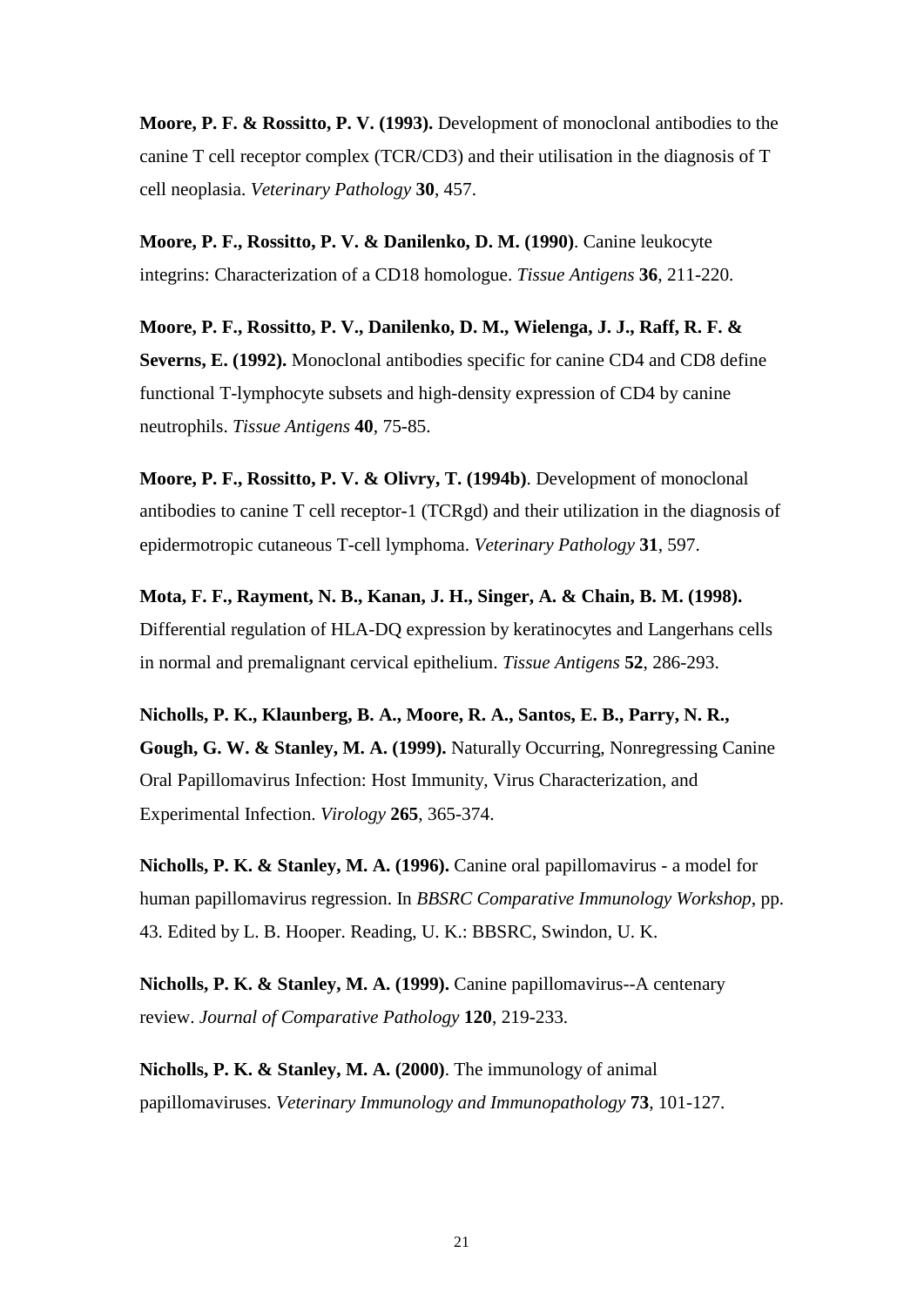**Okabayashi, M., Angell, M. G., Christensen, N. D. & Kreider, J. W. (1991).**  Morphometric analysis and identification of infiltrating leucocytes in regressing and progressing Shope rabbit papillomas. *International Journal of Cancer* **49**, 919-923.

**Palefsky, J. M., Holly, E. A., Ralston, M. L. & Jay, N. (1998)**. Prevalence and risk factors for human papillomavirus infection of the anal canal in human immunodeficiency virus (HIV)-positive and HIV-negative homosexual men. *Journal of Infectious Diseases* **177**, 361-367.

**Pastoret, P. P. (1998).** Immunology of cattle, Chapter XIII. In *Handbook of Vertebrate Immunology*, pp. 439-484. London, UK: Academic Press.

**Pastoret, P. P., Griebel, P., Bazin, H. & Govaerts, A. (1998).** Immunology of Lagomorphs, Chapter VI. In *Handbook of Vertebrate Immunology*, pp. 223-260. London, UK: Academic Press.

**Roth, J. A. (1994).** Neutrophils and killer cells. In *Cell-Mediated Immunity of Ruminants*, pp. 127-142. Edited by B. M. Goddeeris & W. I. Morrison. Boca Raton, Fl, USA: CRC Press.

**Sawasdikosol, S., Hague, B. F., Zhao, T. M., Bowers, F. S., Simpson, R. M., Robinson, T. & Kindt, J. (1993).** Selection of rabbit CD4- CD8- TCRγδ cells by in vitro transformation with HTLV-1. *Journal of Experimental Medicine* **178**, 1337- 1345.

**Selvakumar, R., Schmitt, A., Iftner, T., Ahmed, R. & Wettstein, F. O. (1997).**  Regression of papillomas induced by cottontail rabbit papillomavirus is associated with infiltration of CD8+ cells and persistence of viral DNA after regression. *Journal of Virology* **71**, 5540-5548.

**Shah, K. V. & Howley, P. M. (1996).** Papillomaviruses. In *Virology*, pp. 2077-2109. Edited by B. N. Fields, D. M. Knipe & P. M. Howley. Philadelphia: Lippincott-Raven.

**Stanley, M. A. (1994a).** Replication of human papillomaviruses in cell culture. *Antiviral Research* **24**, 1-15.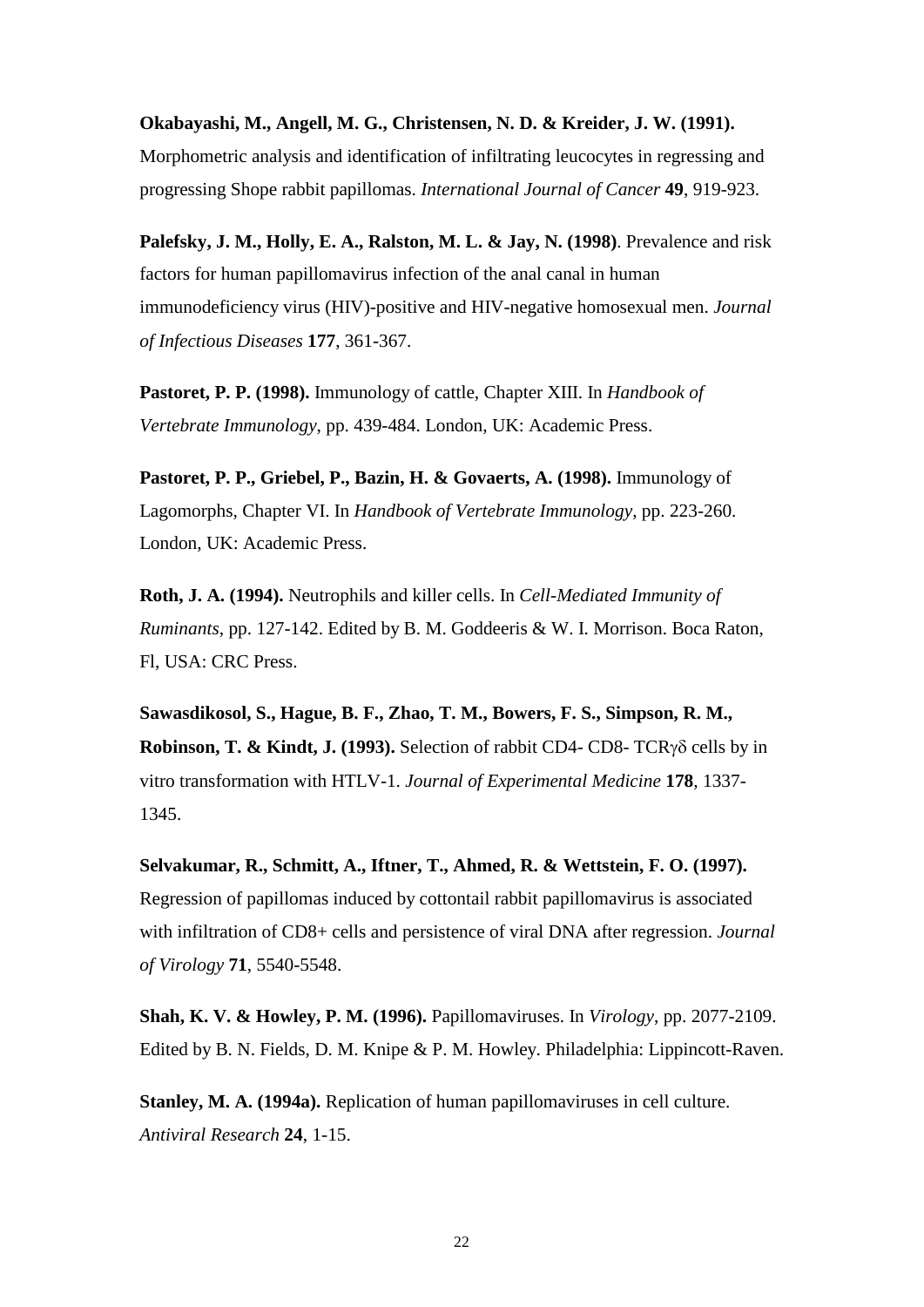**Stanley, M. A. (1994b).** Virus-keratinocyte interactions in the infectious cycle. In *Human papillomaviruses and cervical cancer - Biology and immunology*, pp. 116- 131. Edited by P. L. Stern & M. A. Stanley. Oxford, U. K.: Oxford University Press.

**Walboomers, J. M., Jacobs, M. V., Manos, M. M., Bosch, F. X., Kummer, J. A., Shah, K. V., Snijders, P. J., Peto, J., Meijer, C. J. & Munoz, N. (1999).** Human papillomavirus is a necessary cause of invasive cervical cancer worldwide. *Journal of Pathology* **189**, 12-19.

**White, W. J., Wilson, S. D., Bonnez, W., Rose, R. C., Koenig, S. & Suzich, J. A. (1998).** In vitro infection and type-restricted antibody-mediated neutralization of authentic human papillomavirus type 16. *Journal of Virology* **72**, 959-964.

**Williams, D. L**. (1997). Studies of canine leucocyte antigens: a significant advance in canine immunology. *The Veterinary Journal* **153**, 31-39.

**Wyatt, C. R., Madruga, C., Cluff, S., Parish, S., Hamilton, M. J., Goff, W. & Davis, W. C. (1994).** Differential distribution of γδ T cell receptor lymphocyte subpopulations in blood and spleen of young and adult cattle. *Veterinary Immunology and Immunopathology* **40**, 187-199.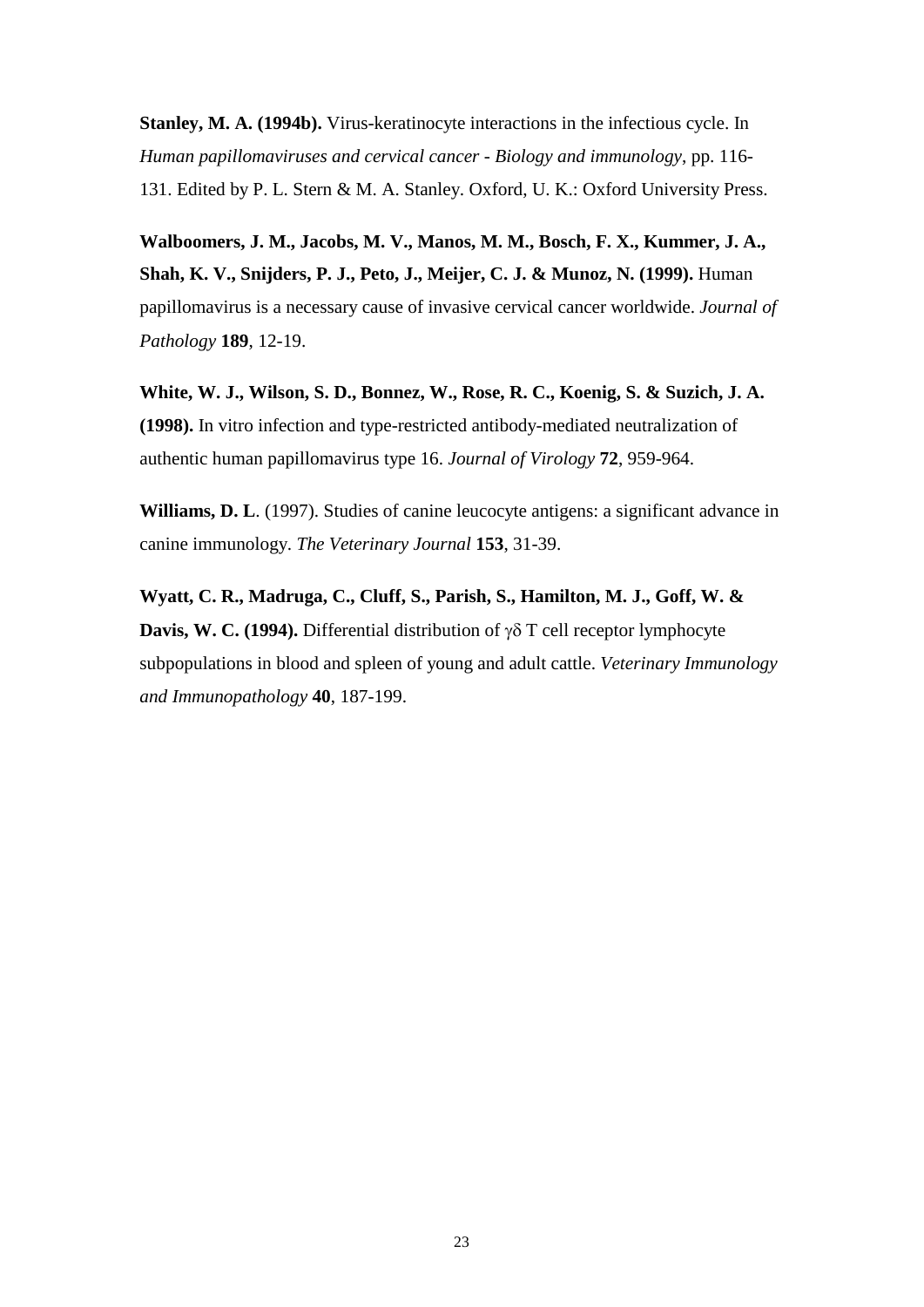## **Figure legends**

Fig. 1. Wart progression and regression after experimental infection. The maximum wart diameter was measured each week. Infections in Dog 1 ( $\bullet$ ) and Dog 2 ( $\blacksquare$ ) showed a similar growth pattern. Warts were visible five weeks after infection, and grew rapidly to reach their greatest diameter at eight weeks. Regression was rapid, with the lesions disappearing by ten weeks post-infection.

Fig. 2. Histopathology of wart regression. Regressing papillomas were accompanied by numerous apoptotic keratinocytes (a), identifiable by their intensely eosinophilic cytoplasm and dense, fragmented nucleus (arrowhead). A dense lymphocytic infiltrate obscured the dermo-epidermal interface (b). Haematoxylin and eosin. Original magnification (a)  $x$  200, (b)  $x$  100.

Fig. 3. Immunohistochemistry of COPV lesions. Only small numbers of  $CD8\alpha + (a)$ and CD4+ (c) lymphocytes are found in normal canine oral mucosa. Eight weeks after infection, regressing COPV lesions contain increased numbers of both  $CD8\alpha+$  (b) and CD4+ (d) lymphocytes. Original magnification (a, c) x 200, (b, d) x 100.

Fig. 4. Cell counts during wart progression and regression. The mean cell count per field for each cell type shown is plotted against time after infection with COPV. In H&E stained sections, an increase in infiltrating lymphocytes can be seen from week 8, at the onset of wart regression. Quantitative immunohistochemistry reveals that CD4+ lymphocytes reached maximum number at this time. For clarity, counts for the scarce TCRgd, CD21 and CD79a cells are plotted on a different scale

Fig. 5. COPV ELISA of sequential serum samples during experimental infection. Preinfection control serum  $(\bullet)$  had low levels of antibody to native COPV virions. Although viral L1 capsid protein can be detected immunohistochemically in lesions at week 7 ( $\blacksquare$ ) and week 8 ( $\blacktriangle$ ), no increase in capsid antibody is detectable at these points. By week  $11(\Box)$ , after wart regression, the serum contains high levels of antibody to native COPV virions.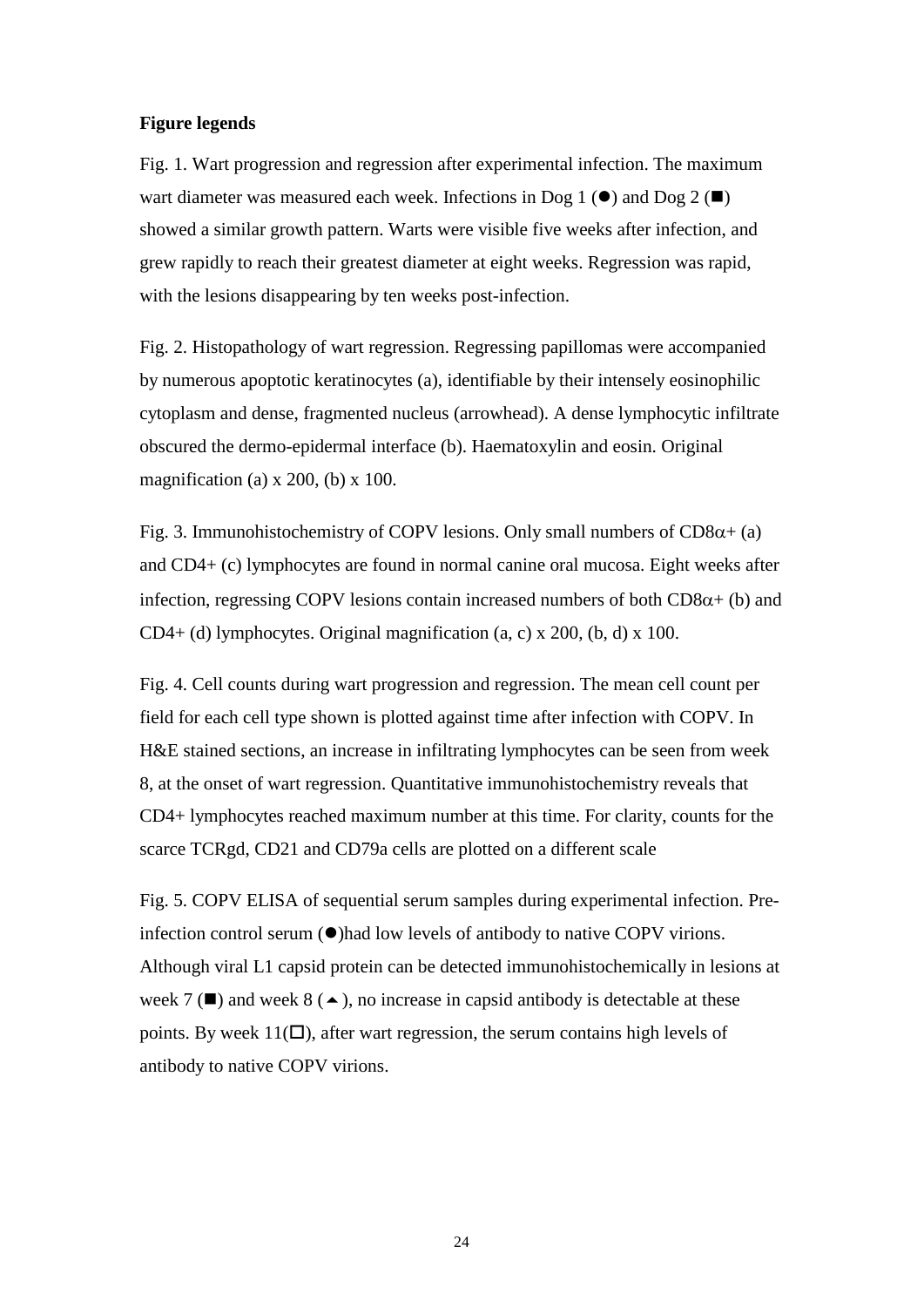

FIG. 1. Wart progression and regression after experimental infection. Infections in both animals showed a similar growth pattern. The maximum wart diameter was measured each week. Warts were visible 5 weeks after infection and grew rapidly to reach their greatest diameter at 8 weeks. Regression was rapid, with the lesions disappearing by 10 weeks postinfection. Infections in both animals showed a similar growth pattern.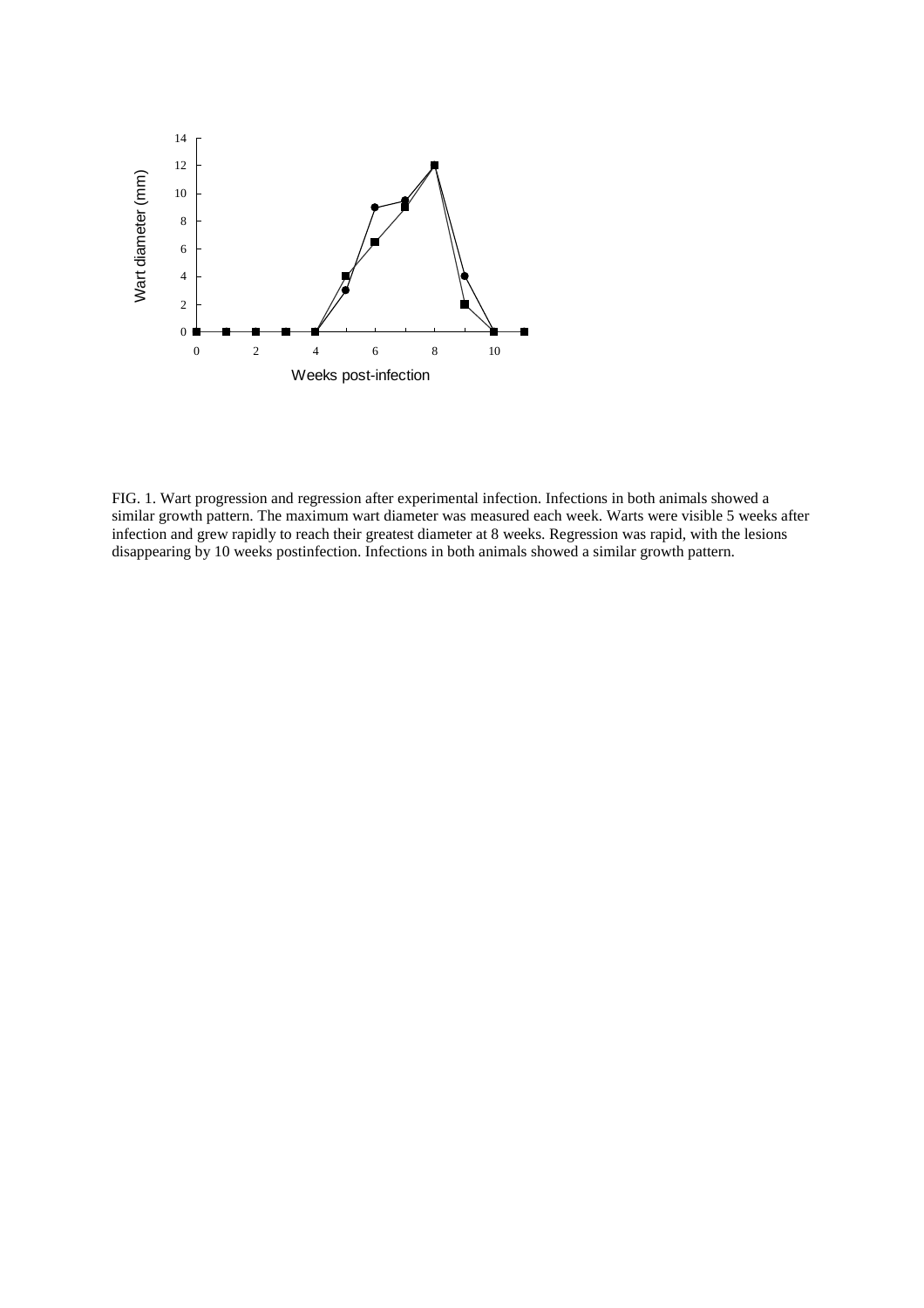

Fig. 2. Histopathology of wart regression. Regressing papillomas were accompanied by numerous apoptotic keratinocytes (a), identifiable by their intensely eosinophilic cytoplasm and dense, fragmented nucleus (arrowhead). A dense lymphocytic infiltrate obscured the dermo-epidermal interface (b). Haematoxylin and eosin. Original magnification (a) x 200, (b) x 100.

Fig. 3. Immunohistochemistry of COPV lesions. Only small numbers of  $CD8\Box +$  (a) and CD4+ (c) lymphocytes are found in normal canine oral mucosa. Eight weeks after infection, regressing COPV lesions contain increased numbers of both  $CD8\Box$  + (b) and  $CD4+$  (d) lymphocytes. Original magnification (a, c) x 200, (b, d) x 100.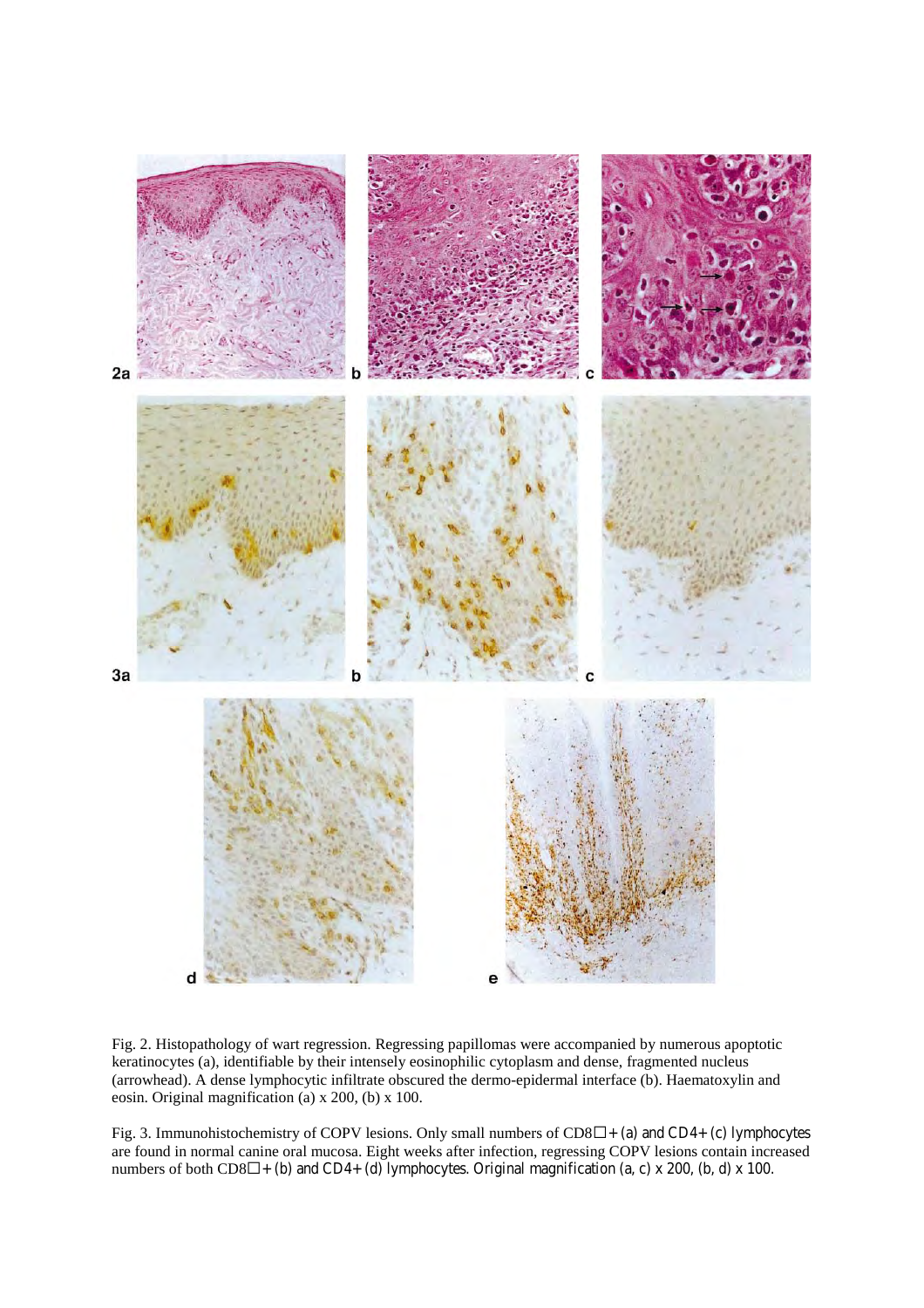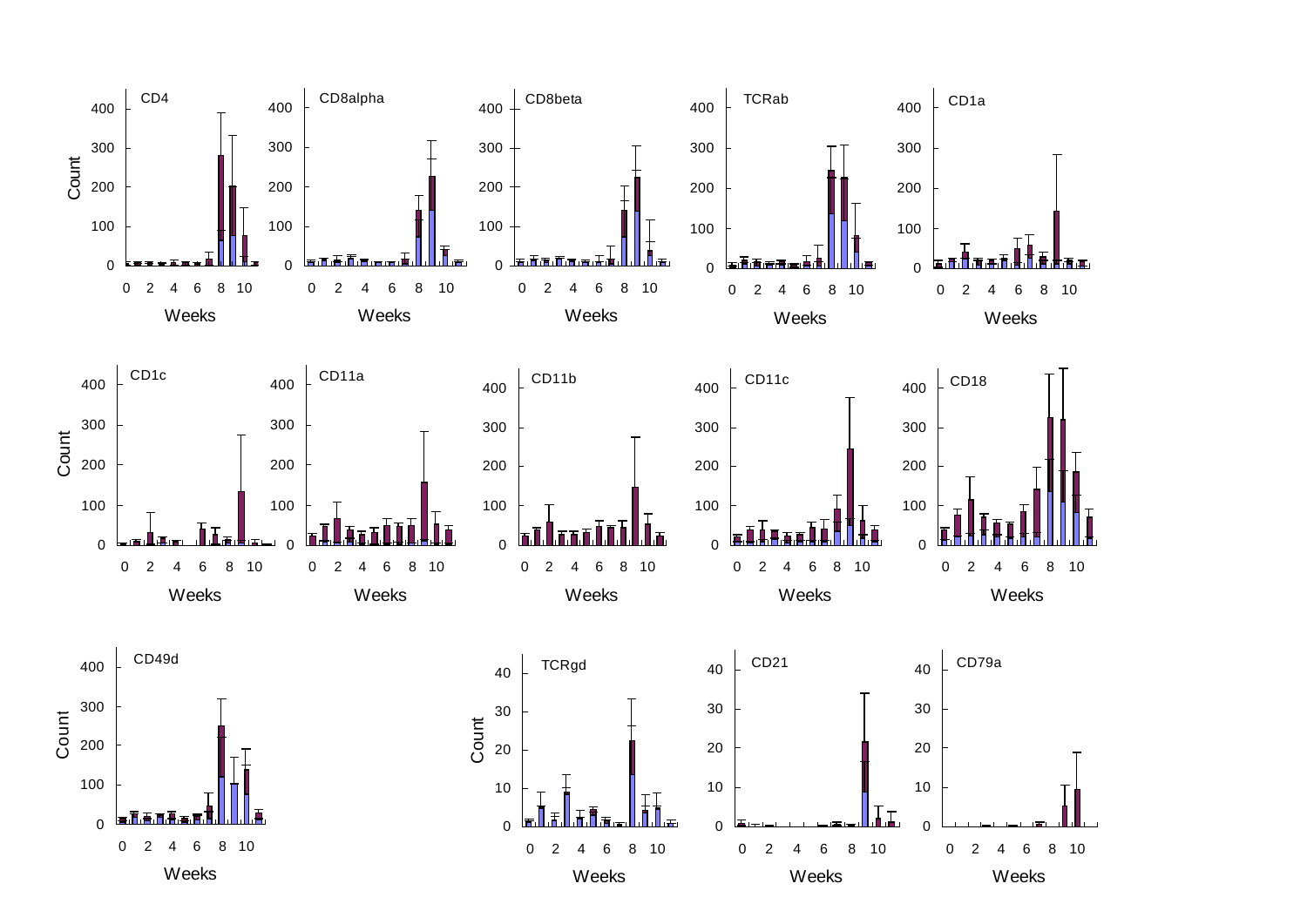Fig. 5. COPV ELISA of sequential serum samples during experimental infection. Pre-infection control serum ( $\bullet$ )had low levels of antibody to native COPV virions. Although viral L1 capsid protein can be detected immunohistochemically in lesions at week 7  $(\blacksquare)$  and week 8  $(\blacktriangle)$ , no increase in capsid antibody is detectable at these points. By week  $11(\square)$ , after wart regression, the serum contains high levels of antibody to native COPV virions.